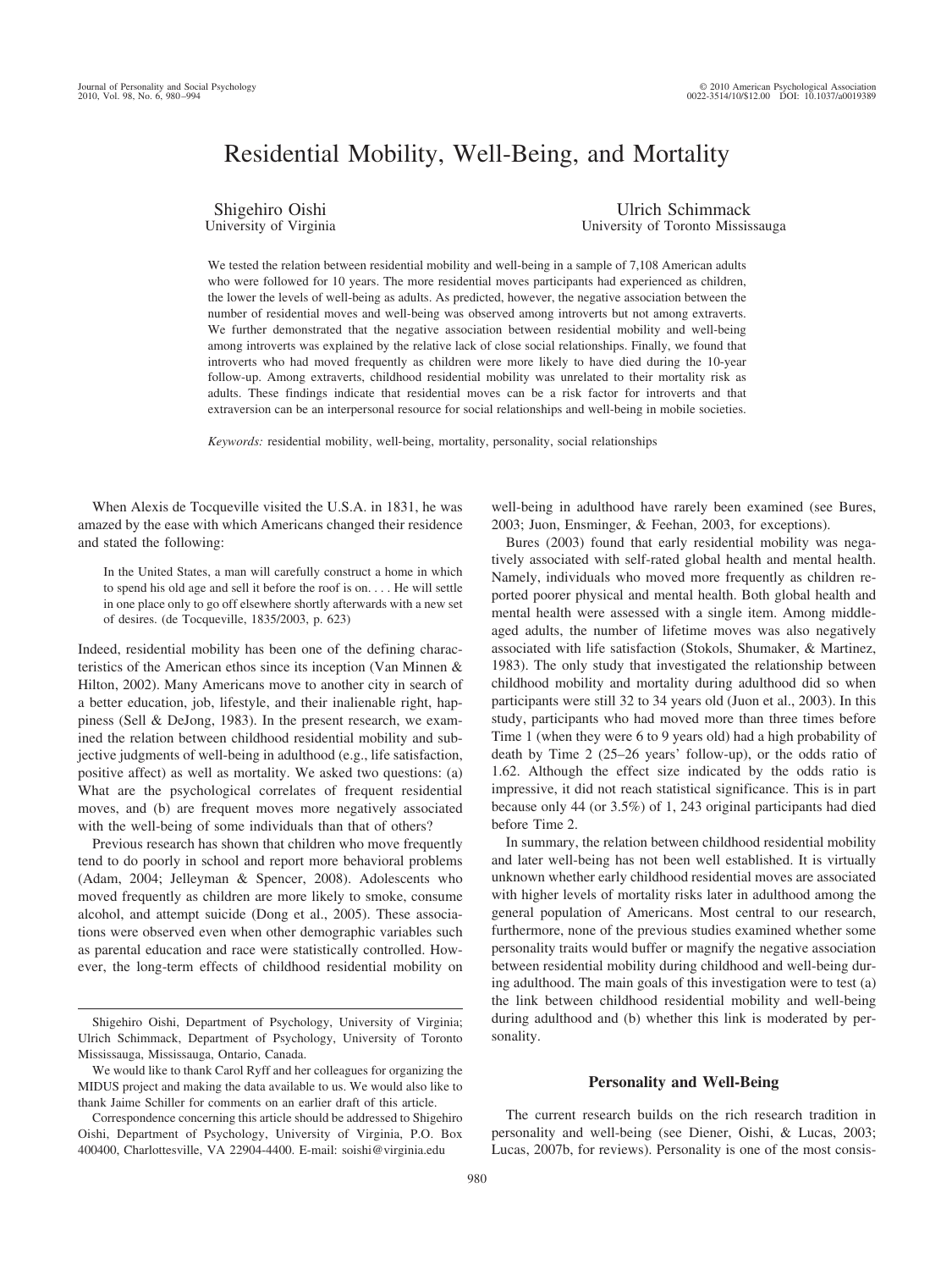tent predictors of well-being. A recent meta-analysis (Steele, Schmidt, & Shultz, 2008) showed, for instance, that neuroticism and extraversion are strongly associated with most components of well-being (happiness, life satisfaction, positive affect, quality of life; ps range from  $-.35$  to  $-.72$  for neuroticism; ps range from .35 to .57 for extraversion). Agreeableness and conscientiousness are moderately associated with various aspects of well-being (os range from .15 to .36 for agreeableness; os range from .27 to .51 for conscientiousness). Openness to experience is not strongly associated with well-being ( $\rho s$  range from .04 to .26). Most behavioral genetic studies on well-being found the heritability of well-being to be somewhere between .30 to .50 (see Lucas, 2007b, for a review; Lykken & Tellegen, 1996, found the heritability up to .80 with the correction of measurement error). Combined with the findings from behavioral genetic studies of personality traits (e.g., Jang, McCrae, Angleitner, Riemann, & Livesley, 1998; Tellegen, Lykken, Bouchard, Wilconx, & Rich, 1988), it is likely that the direct association between personality traits and wellbeing is accounted for in part by genes.

Although personality and well-being are both in part affected by genes, various life events have also been shown to affect personality and well-being. For instance, an increase in work and marital satisfaction was associated with an increase in extraversion and a decrease in neuroticism over time (Scollon & Diener, 2006; see also Roberts & Chapman, 2000, for a similar finding). Occupational achievement (landing a high-status job) was also associated with an increase in positive emotionality and a decrease in negative emotionality (Roberts, Caspi, & Moffitt, 2003). Recent largescale longitudinal studies revealed that most individuals' wellbeing decreases after divorce, widowhood, and unemployment and that recovery from these major life events is often incomplete even several years after the incident (Lucas, 2005, 2007a; Lucas, Clark, Georgellis, & Diener, 2003, 2004).

In addition to the main effect of personality and life events on well-being, various moderating effects of personality have been shown in well-being research. For instance, the degree to which physical pleasure was associated with life satisfaction was moderated by levels of sensation seeking (Oishi, Schimmack, & Colcombe, 2003; Oishi, Schimmack, & Diener, 2001). Sensation seekers felt happier on days they experienced lots of physical pleasures than on days they did not. In contrast, non–sensation seekers' daily well-being was not as strongly associated with the experience of physical pleasure.

Similarly, the moderating role of extraversion and neuroticism has been demonstrated in emotional reactivity. For example, neurotic individuals felt more negative moods when they encountered a negative event than did nonneurotic individuals who encountered the same negative event (Bolger & Zuckerman, 1995; Suls, Green, & Hillis, 1998). Extraverts tend to react more positively to the same positive mood induction than introverts, whereas neurotics tend to react more negatively to the same negative mood induction than nonneurotics (Gross, Sutton, & Ketelaar, 1998; Larsen & Ketelaar, 1991; see, however, Lucas & Baird, 2004, for the lack of evidence for the moderating effect of extraversion). These findings on the moderating role of personality illustrate that life events affect individuals' well-being differently across individuals, depending on their personality (see Brunstein, Schultheiss,  $\&$  Grässman, 1998; Cantor, Norem, Langston, Zirkel, Fleeson, & Cook-Flannagan, 1991; Diener & Fujita, 1995; Emmons, 1991; Oishi, Diener, Suh, & Lucas, 1999, for the moderating role of goals and values).

To our knowledge, the present study is one of the first to investigate the direct link between childhood residential mobility and well-being and the moderating role of personality in the link between childhood residential mobility and well-being. More generally, this type of research should contribute to the understanding of how life experiences are related to one's well-being and how personality traits might moderate the relation between life experiences and well-being. Allport (1937) defined personality as "the dynamic organization within the individual of those psychophysical systems that determine his unique adjustments to his environment" (p. 48). Explaining what he meant by *determine,* Allport famously stated that "personality *is* something and *does* something" (Allport, 1937, p. 48). We believe that the identification of the moderating role of personality in the relationship between life events and well-being illuminates individuals' adjustments to their environments, or what personality does (Allport, 1937; Cantor, 1990).

## **Residential Moves and Well-Being**

Before presenting specific hypotheses regarding moderators, however, it is instructive to first consider the main association between residential moves and lower levels of well-being. To begin with, why should childhood residential moves be negatively associated with well-being? The negative association between residential moves and well-being could be driven by the quality of social relationships. Hartup and Stevens's (1997) comprehensive review of friendship showed that the establishment of friendships in childhood gives rise to a sense of social competence and provides a solid foundation for the formation and maintenance of social relationships in adolescence and adulthood. When individuals move to a completely new neighborhood or town from a place they have lived for an extended period of time, they are forced to uproot many of their long-term social relationships and asked to re-create social networks. This is not an easy task. In a famous monograph, *The Organization Man,* William Whyte (1956) described the tough requirement of organization men and their families as "an ability to leave one set of friends and circumstances and affiliate with another, and to repeat this whenever necessary, and repeat it again" (p. 307).

In the chapter entitled "The Outgoing Life," Whyte (1956) also observed that the transient's defense against rootlessness is outgoingness and that to survive a transient lifestyle, one must possess or develop highly sophisticated social skills. Even if a person moves often, if the person is outgoing and has social skills to build new relationships in a new location, he or she can build a social support system quickly. Thus, if a person is extraverted, then a residential move is likely to have little debilitating effect. In contrast, if a person is introverted and has difficulty creating new social networks in a new location, then a residential move is probably more difficult. In other words, because introverts typically have more difficulty making new friends in a new place than do extraverts (Asendorpf, 1998), we predicted that residential moves would be more negatively associated with well-being for introverts than for extraverts.

In addition to extraversion, there are other potential moderators of residential moves on well-being. Below, we review each of the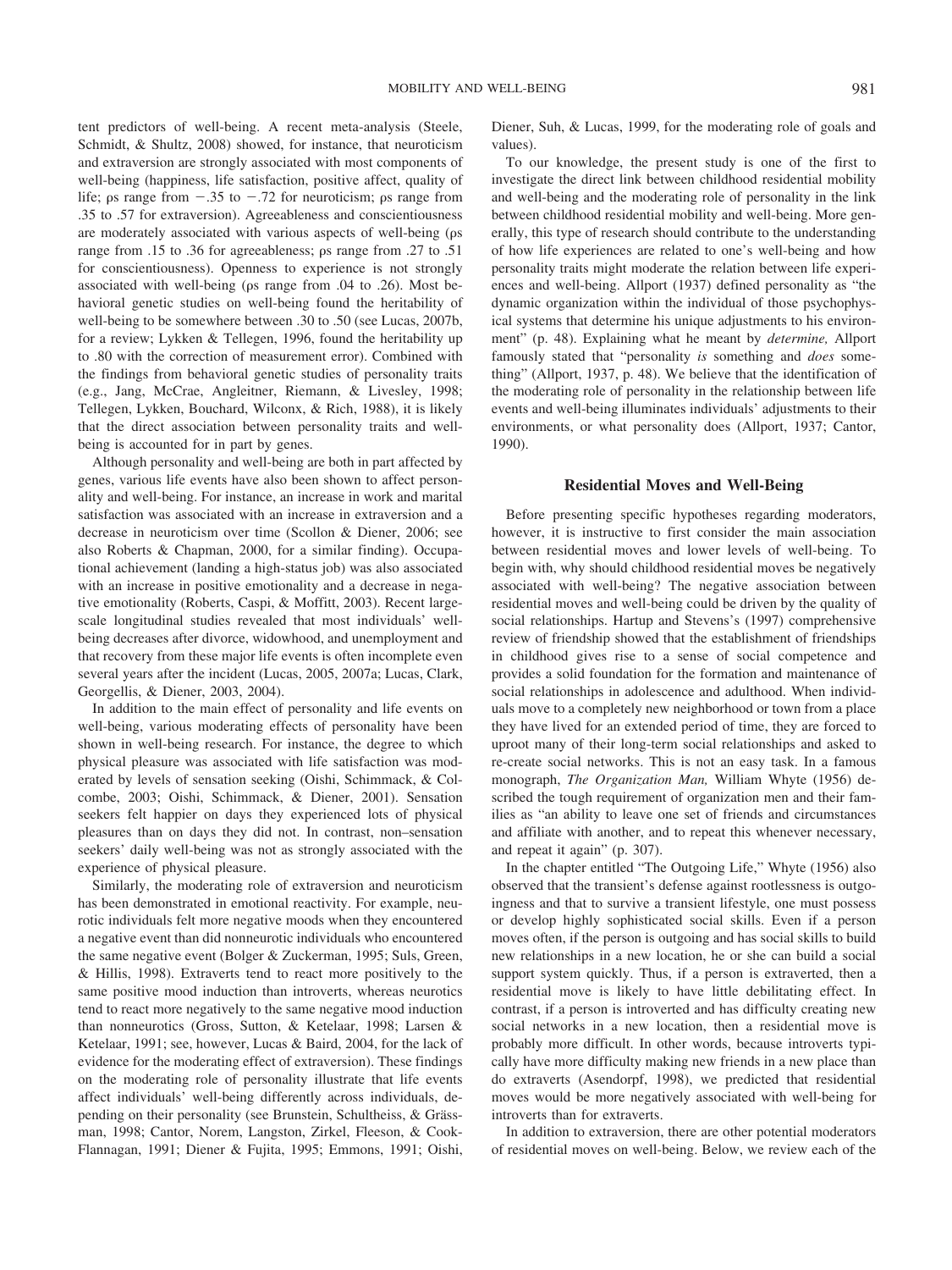four remaining Big Five personality traits. First, neurotic individuals are known to react more negatively to a stressful life event than do nonneurotic individuals (Bolger & Zuckerman, 1995). Thus, residential moves might be particularly stressful for neurotic individuals, and childhood residential moves might be particularly negatively associated with well-being among neurotics when compared to nonneurotics. Second, openness to experience (characterized by vivid fantasy, artistic sensitivity, depth of feeling, behavioral flexibility, intellectual curiosity, and unconventional attitudes; McCrae, 1996) might also buffer the experience of residential moves, as behavioral flexibility, one facet of openness to experience, should be handy in a new situation. However, other facets, such as vivid fantasy and depth of feeling, might not be relevant. Third, to the extent that agreeableness is associated with positive social relationships (Branje, van Lieshout, & van Aken, 2005), agreeableness might serve as a buffer against rootlessness. However, as suggested by Whyte (1956), movers must also have the rational, "cold" attitude that "if one loses some old friends, there will always be comparable ones to replace them" (p. 329). This could be difficult for agreeable individuals who are by definition softhearted and empathic. Finally, some of the characteristics associated with conscientiousness, such as orderliness, might exacerbate the effect of residential moves, whereas other characteristics, such as hard work, might alleviate the negative effect of residential moves, at least in the long run. Taking these considerations all together, it is far from clear whether agreeableness and conscientiousness would moderate the effect of residential moves on well-being in one way or another. In short, we predicted that extraversion should have a protective effect, whereas neuroticism should have an exacerbating effect of childhood residential moves on well-being in adulthood. It is not clear whether openness, agreeableness, and conscientiousness would have any moderating effects.

There is some evidence consistent with our hypotheses. Most relevant to the current research, Kling, Ryff, Love, and Essex (2003) assessed personality and well-being of 285 older women (average age  $= 69.5$  years) before and after their relocation. Extraversion and openness to experience assessed before the move predicted an increase in self-esteem. Namely, the self-esteem of women high in extraversion and openness increased after the move more than that of women low in extraversion and openness. In terms of depressive symptoms over time, neuroticism and openness assessed before the move predicted an increase in depressive symptoms. Namely, the depressive symptoms of women high in neuroticism and openness increased after the move more than those of women low in neuroticism and openness. Openness to experiences was associated with increases in both self-esteem and depressive symptoms. Conscientiousness and agreeableness were unrelated to either self-esteem or depressive symptoms. Overall, then, Kling et al. found that extraversion had a protective effect, while neuroticism exacerbated the effect of the residential move on self-esteem or depressive symptoms. It should be noted, however, that there are some important differences between the current research and Kling et al. First, our research is concerned with childhood residential moves, which are most likely to be initiated by parents, not by the participants themselves, whereas a later adulthood move like that measured in Kling et al. has probably been initiated by the participants themselves. Second, our research is concerned with the frequency of childhood residential moves, whereas Kling et al. were concerned with a single relocation in late adulthood.

## **The Present Study**

In sum, we conducted the current research to test two interrelated questions: (a) What are the psychological correlates of frequent residential moves, and (b) are frequent moves more negatively associated with the well-being of some individuals than others? First, we hypothesized that frequent residential moves would be negatively associated with various indicators of wellbeing, namely, lower levels of life satisfaction, psychological well-being, and positive affect and more negative affect. Second, we hypothesized that the negative associations between residential moves and well-being would be greater among introverts than among extraverts and greater among neurotics than among nonneurotics. Third, we expected to find two different mechanisms underlying the moderating effects of extraversion and neuroticism. We predicted that residential moves would affect the quality of social relationships (i.e., friendships, family relations, and relationships with neighbors) differently for introverts and extraverts and that the quality of social relationship would explain the Extraversion  $\times$  Residential Moves effect. In other words, we hypothesized that residential moves are more negatively associated with the quality of social relationships among introverts than among extraverts and that the quality of social relationships would account for the original Extraversion  $\times$  Move interaction effect on well-being. In contrast, we predicted that the Neuroticism  $\times$  Move interaction effect would be explained by neurotics' stronger stress reaction to the moves, relative to nonneurotics' reaction to the moves. Finally, previous research showed that individuals high in subjective wellbeing lived longer than those low in subjective well-being (e.g., Danner, Snowdon, & Friesen, 2001; Lyubomirsky, King, & Diener, 2005, for review). We thus also examined (a) whether childhood residential moves are also associated with mortality in adulthood and (b) whether the link between childhood residential moves and mortality risk in adulthood would be moderated by extraversion and neuroticism.

# **Method**

Participants were 7,108 adults (3,395 men and 3,632 women; 81 participants did not specify their gender) aged between 20 and 75 years at the beginning of the study (Time 1). Detailed information regarding the materials and procedures can be found in the MIDUS-I 1994 –1995 and MIDUS-II 2004 –2006 documentation (available at http://midus.wisc.edu). The mean age was 46.38 years  $(SD = 13.00)$  at Time 1. Participants comprised individuals from four subsamples. The largest subsample, which consisted of 3,487 individuals, was recruited using a nationally representative random digit dialing method. The second subsample comprised siblings of individuals from the main random digit dialing sample  $(n = 950)$ . The third subsample consisted of a nationally representative random digit dialing sample (separate from the aforementioned random digit dialing sample) of twin pairs  $(n = 1.914)$ . The final subsample  $(n = 757)$  was individuals from the metropolitan areas of Boston, MA; Atlanta, GA; Chicago, IL; Phoenix, AZ; and San Francisco, CA. Participants from these metropolitan areas were oversampled so that the MIDUS researchers could conduct an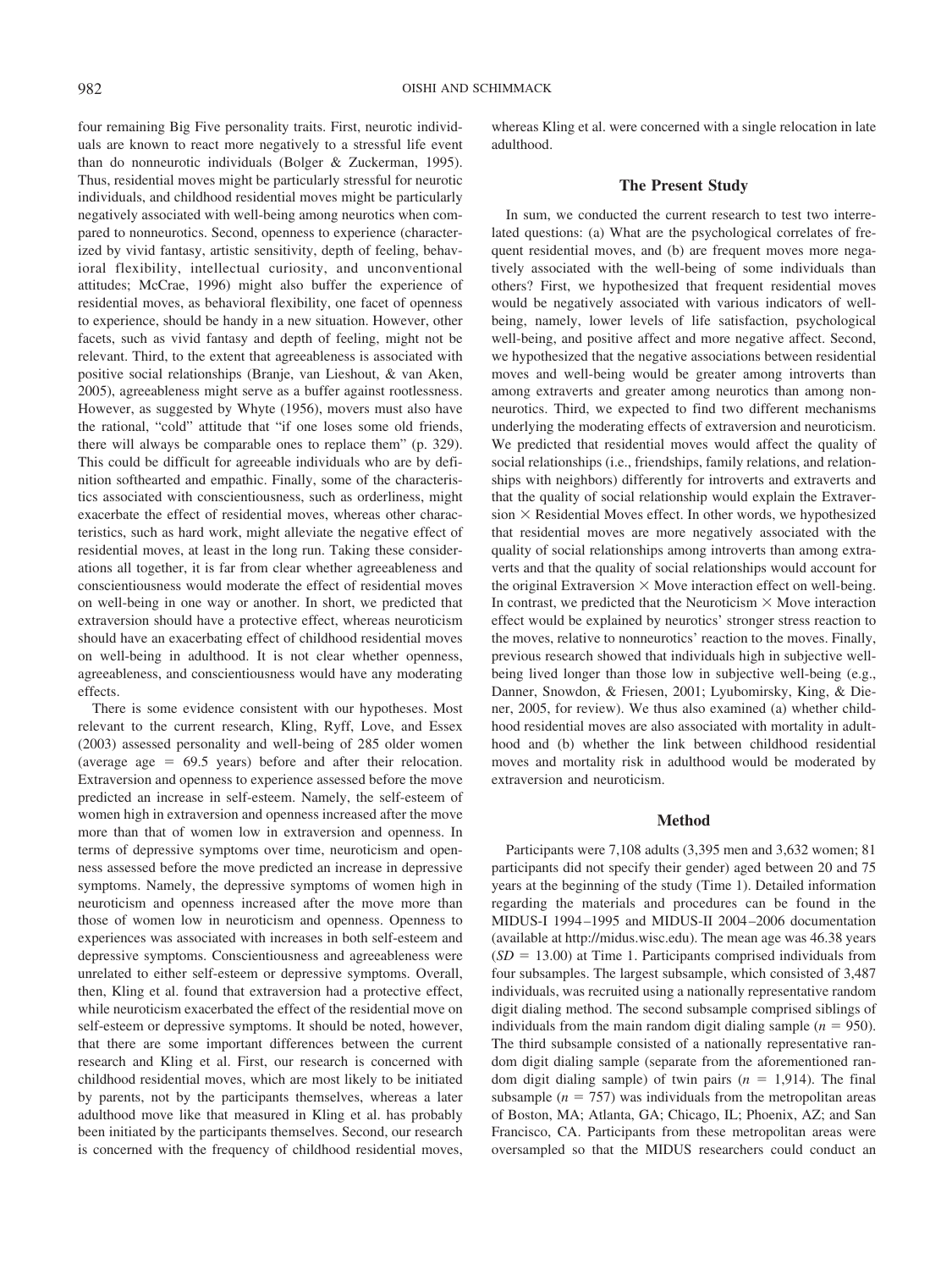in-depth study of these areas, which were close to where the MIDUS researchers resided.

Approximately 10 years later (Time 2), these participants were contacted again, and 4,963 of the original participants (70%) completed the additional surveys. Four hundred twenty-one of the original participants (5.9%) were deceased by Time 2. Out of 421 deaths, 396 were confirmed by submitting participants' name and social security number to the National Death Index through 2004. In addition, the MIDUS team discovered an additional 25 deaths through recruitment processes for Time 2 projects.<sup>1</sup> Gender was coded as follows:  $1 =$  male,  $2 =$  female. Education level was assessed with the 13-point scale, ranging from  $0 = no$  *schooling at* all to  $12 = Ph.D., M.D., Ed.D., J.D.,$  or other advanced profes*sional degree*  $(M = 6.77, SD = 2.49)$ .

Self-reported well-being was measured on four scales. First, life satisfaction was assessed with three items: "How satisfied are you with your life?" (originally rated on  $1 = a$  *lot* to  $4 = not at all$ , which was recoded to  $1 = not at all$  to  $4 = a lot$ , "Pleased with my life" (originally rated on  $1 =$  *strongly agree* to  $7 =$  *strongly disagree,* but recoded to  $1 =$  *strongly disagree* to  $7 =$  *strongly agree*), and "Rate my life now" ( $0 =$  *the worst possible* to  $10 =$ *the best possible*;  $\alpha = .75$ ). Second, psychological well-being (Ryff & Keyes, 1995) was assessed with 18 items ( $\alpha = .81$ ) on a 7-point scale from  $1 =$  *strongly agree* to  $7 =$  *strongly disagree* (we recoded these items so that the higher numbers indicate higher levels of psychological well-being). Sample items include "I like most parts of my personality," "When I look at the story of my life, I am pleased with how things have turned out so far," "I have confidence in my own opinions, even if they are different from the way most other people think," "For me, life has been a continuous process of learning, changing, and growth," "The demands of everyday life often get me down" (reversed item), and "Some people wander aimlessly through life, but I am not one of them" (reversed item). Third, positive affect (PA) was assessed with the following six items: "cheerful," "in good sprits," "extremely happy," "calm and peaceful," "satisfied," "full of life" ( $\alpha$  = .91; Mroczek & Kolarz, 1998), using a 5-point scale from 1 *all the time* to  $5 = none$  *of the time* (they were then recoded so that the higher numbers indicate more positive emotion). Finally, negative affect (NA) was assessed with the following six items: "so sad nothing could cheer you up," "nervous," "restless or fidgety," "hopeless," "that everything was an effort," "worthless" ( $\alpha = .87$ ; Mroczek & Kolarz, 1998), using a 5-point scale from 1 *all the time* to  $5 = none$  *of the time* (they were then recoded so that the higher numbers indicate more negative emotion). We formed affect balance by taking the mean negative affect score from the mean positive affect score. Thus, the higher number means more positive relative to negative affect experienced.

Extraversion was assessed with the following items: "outgoing," "friendly," "lively," "active," "talkative" ( $\alpha$  = .78). Neuroticism was assessed with "moody," "worrying," "nervous," and "calm" (reverse item;  $\alpha = .74$ ). Openness to experience was assessed with "creative," "imaginative," "intelligent," "curious," "broadminded," "sophisticated," and "adventurous" ( $\alpha$  = .77). Agreeableness was measured with "helpful." "warm," "soft hearted," and "sympathetic" ( $\alpha$  = .80). Finally, conscientiousness was assessed with "organized," "responsible," "hardworking," and "careless" (reversed;  $\alpha = .58$ ). All items were rated on a 4-point scale  $(1 = a \text{ lot to } 4 = \text{not at all}, \text{ but later recorded so that the higher$ 

numbers indicate extraversion, neuroticism, etc.) developed by Rossi (2001). This personality scale has been used in a number of studies (e.g., Keyes, Shmotkin, & Ryff, 2002; Lachman & Weaver, 1997; Staudinger, Fleeson, & Baltes, 1999).

The number of residential moves during childhood was assessed by the following item: "How many times during your childhood did you move to a totally new neighborhood or town?"  $(M = 1.98$ ,  $SD = 3.18$ , range  $0 - 60$ ). Because the number of moves was heavily skewed (skewness  $= 4.96$ , kurtosis  $= 50.85$ ), we recoded all responses of 11 or more to 11 ( $M = 1.88$ ,  $SD = 2.51$ ). This transformation removed the severe departure from normal distribution (skewness  $= 1.89$ , kurtosis  $= 3.48$ ).

Social relationships were measured by three indices. The scales mentioned below were developed by Schuster, Kessler, and Aseltine (1990) and Whalen and Lachman (2000). First, we created the friendship quality scale by taking the difference between the four-item friendship support scale ("How much do your friends really care about you?", "How much do they understand the way you feel about things?";  $\alpha = .88$ ), measured on a 4-point scale from  $1 = a$  *lot* to  $4 = not$  *at all* (we recoded so that the higher numbers indicate more support), and the four-item friendship strain scale ("How often do your friends make too many demands on you?", "How often do they criticize you?";  $\alpha = .79$ ), measured on a 4-point scale from  $1 =$  *often* to  $4 =$  *never* (we recoded so that the higher numbers indicate more strain). Similarly, we created the quality of family relationship scale by taking the difference between the four-item family support scale ("Not including your spouse or partner, how much do members of your family care about you?", "How much do they understand the way you feel about things?";  $\alpha = .82$ ), measured on a 4-point scale from  $1 = a$ *lot* to  $4 = not at all$  (we recoded so that the higher numbers indicate more support), and the four-item family strain scale ("Not including your spouse or partner, how often do members of your family make too many demands on you?", "How often do they criticize you?";  $\alpha = .80$ ), measured on a 4-point scale from 1 = *often* to  $4 = never$  (we recoded so that the higher numbers indicate strain). Finally, we created the quality of relationships with neighbors scale (Keyes, 1998; measured on a 4-point scale from  $1 =$ *often* to  $4 = not at all$ , which we recoded so that the higher numbers indicate better relationships) by taking the mean of responses to the following two items: "I could call on a neighbor for help if I needed it" and "People in my neighborhood trust each other." Participants completed these measures at Time 1.

# **Results**

Table 1 shows the descriptive statistics of and correlations among key variables. As expected, three well-being measures (life satisfaction, psychological well-being, and affect balance) were highly correlated with one another. The Big Five personality traits also showed the patterns and sizes of correlations with well-being measures expected from Steele et al.'s (2008) recent metaanalysis. Finally, demographic variables (e.g., age, gender, education, and number of childhood residential moves) showed expected small correlations with well-being and personality traits.

<sup>&</sup>lt;sup>1</sup> We classified individuals *alive* if they completed the Time 2 survey or confirmed themselves *not deceased* in the National Death Index through 2004.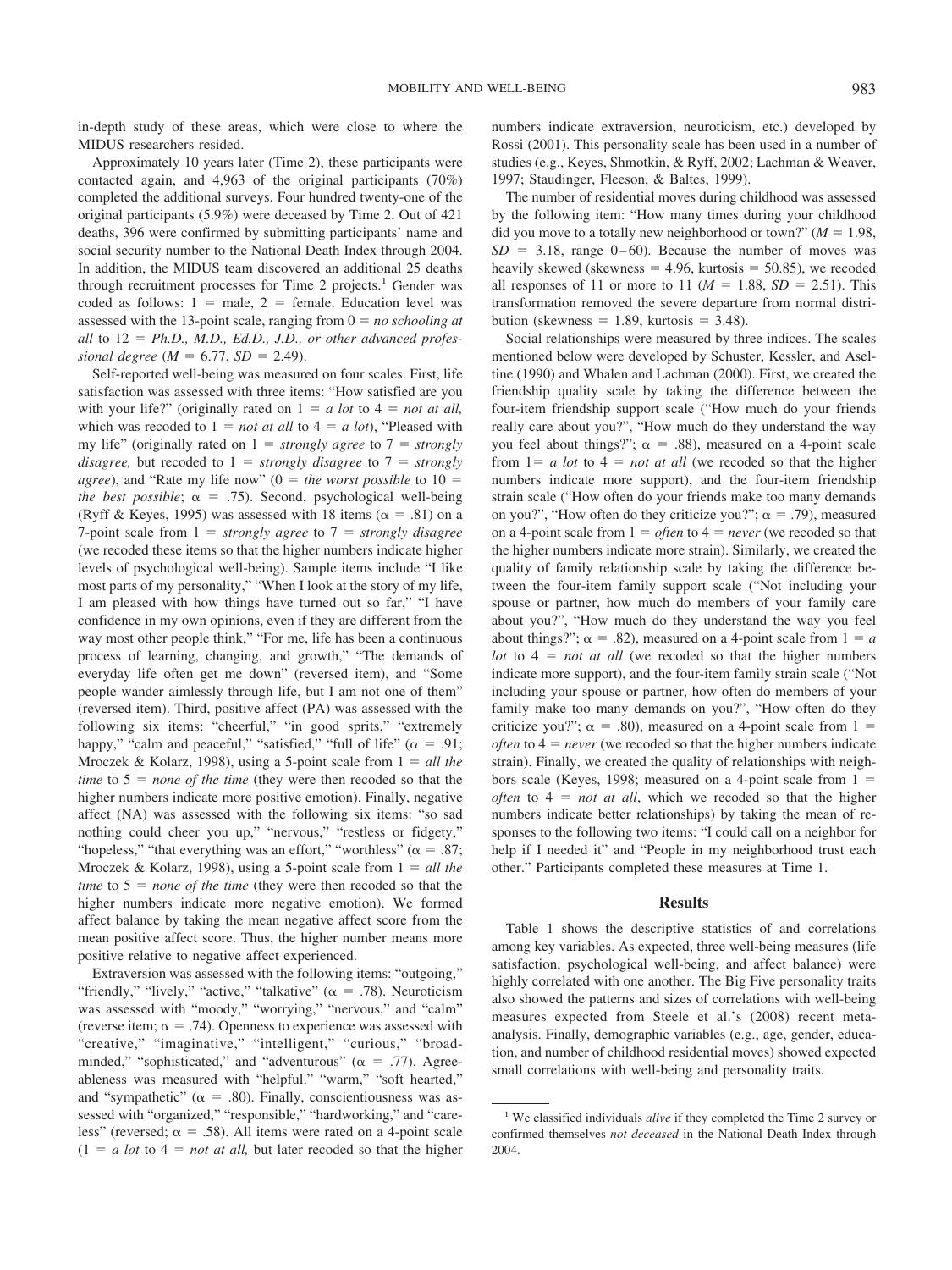| Table 1 |  |                                                                |  |  |
|---------|--|----------------------------------------------------------------|--|--|
|         |  | Descriptive Statistics of and Correlations Among Key Variables |  |  |

| Variable                     |       | 2    | 3         | $\overline{4}$ | 5         | 6        | 7         | 8                    | 9         | 10         | 11        | 12        |
|------------------------------|-------|------|-----------|----------------|-----------|----------|-----------|----------------------|-----------|------------|-----------|-----------|
| $1. \text{Age}$              |       | .00  | $-.10***$ | $-.01$         | $.08***$  | $-.01$   | $-.14***$ | $.03***$             | $-.07***$ | $.13***$   | $-.00$    | $.11***$  |
| 2. Gender                    |       |      | $-.06***$ | $.03***$       | $.26***$  | $.06***$ | $.11***$  | $.11***$             | $-.08***$ | $-.01$     | $-.02$    | $-.07***$ |
| 3. Education                 |       |      |           | $-.07***$      | $-.09***$ | $-.02$   | $-.10***$ | $.10^{\ast\ast\ast}$ | $.21***$  | $.07***$   | $.20***$  | $.06***$  |
| 4. Move                      |       |      |           |                | $-.01$    | $-.02$   | $.05***$  | $-.05***$            | .02       | $-.07***$  | $-.05***$ | $-.08***$ |
| 5. Agreeable                 |       |      |           |                |           | $.53***$ | $-.05***$ | $.29***$             | $.34***$  | $.16***$   | $.27***$  | $.15***$  |
| 6. Extraversion              |       |      |           |                |           |          | $-.16***$ | $.28***$             | $.51***$  | $.29***$   | $.40***$  | $.32***$  |
| 7. Neuroticism               |       |      |           |                |           |          |           | $-.20***$            | $-.17***$ | $-0.39***$ | $-.47***$ | $-.57***$ |
| 8. Conscientiousness         |       |      |           |                |           |          |           |                      | $.27***$  | $.28***$   | $.42***$  | $.25***$  |
| 9. Openness                  |       |      |           |                |           |          |           |                      |           | $.16***$   | $.37***$  | $.19***$  |
| 10. Life satisfaction        |       |      |           |                |           |          |           |                      |           |            | $.62***$  | $.63***$  |
| 11. Psychological well-being |       |      |           |                |           |          |           |                      |           |            |           | $.58***$  |
| 12. PA-NA                    |       |      |           |                |           |          |           |                      |           |            |           |           |
| M                            | 46.38 | 1.59 | 6.77      | 1.88           | 3.49      | 3.20     | 2.24      | 3.42                 | 3.02      | 8.18       | 5.54      | 1.85      |
| SD                           | 13.00 | 0.85 | 2.49      | 2.51           | 0.49      | 0.56     | 0.66      | 0.44                 | 0.53      | 1.71       | 0.79      | 1.22      |
|                              |       |      |           |                |           |          |           |                      |           |            |           |           |

*Note.* Gender: male = 1, female = 2. Education: 0–12. Move: number of childhood residential moves (0–11). PA-NA = positive affect - negative affect.  $* p < .05$ .  $* p < .01$ .

# **Exploratory Analyses**

Next, we conducted a series of regression analyses, predicting each of the well-being constructs (i.e., life satisfaction, psychological well-being, and affect balance) from age, gender, education, the number of childhood moves, each of the Big Five traits, and interaction terms involving each of the Big Five traits and the number of childhood moves. We included age, gender, and education because previous research showed that these demographic factors are sometimes associated with well-being (see Diener, Suh, Lucas, & Smith, 1999, for a review). However, the inclusion or exclusion of these variables did not change the key findings reported below. Following Aiken and West (1991), we centered the number of childhood moves and personality traits before forming interaction terms. These regression analyses supported our hypotheses. As seen in Table 2, controlling for age, gender, and education level, the frequency of childhood residential moves was consistently negatively associated with all three well-being measures. The more residential moves participants had experienced as children, the lower life satisfaction, psychological well-being, and affect balance they reported as adults. Most important, the link between residential mobility and well-being was moderated by extraversion and neuroticism but not by agreeableness, conscientiousness, and openness to experiences.

We conducted a series of simple slope analyses to probe the interaction effect between extraversion and residential mobility, following Aiken and West (1991). As predicted, among introverts (1 *SD* below mean on the extraversion scale), the frequency of childhood moves was significantly negatively associated with all three indicators of well-being, namely, life satisfaction,  $B = -.05$ ,  $\beta = -.08, t(6, 175) = -4.95, p < .001$ ; psychological well-being,  $B = -.02$ ,  $\beta = -.06$ ,  $t(6, 156) = -3.76$ ,  $p < .001$ ; and affective balance,  $B = -.05$ ,  $\beta = -.10$ ,  $t(6, 144) = -6.13$ ,  $p < .001$ , controlling for age, gender, and education. In other words, among introverts, the more moves participants had experienced as children, the lower their subjective reports of well-being were as adults. In contrast, among extraverts (1 *SD* above mean on the extraversion scale) the frequency of childhood residential moves was not related to any of the three well-being indicators: life

satisfaction,  $B = -.02$ ,  $\beta = -.03$ ,  $t(6, 175) = -1.49$ , *ns*; psychological well-being,  $B = .00$ ,  $\beta = .01$ ,  $t(6, 156) = 0.32$ , *ns*; and affect balance,  $B = -.01$ ,  $\beta = -.02$ ,  $t(6, 144) = -1.19$ , *ns.* That is, among extraverts, the negative correlation between the frequency of residential moves and well-being was not present.

Next, we conducted a series of simple slope analyses among neurotics (1 *SD* above the mean neuroticism score) and nonneurotics (1 *SD* below the mean neuroticism score) for each of the well-being indicators. As predicted, among neurotics, residential moves were negatively associated with all three indicators of well-being: life satisfaction,  $B = -.05$ ,  $\beta = -.08$ ,  $t(6, 169) =$  $-4.83, p < .001$ ; psychological well-being,  $B = -.01, \beta = -.04$ ,  $t(6, 152) = -2.52, p < .05$ ; and affect balance,  $B = -.04, \beta =$  $-0.08$ ,  $t(6, 137) = -5.53$ ,  $p < 0.001$ . In contrast, among nonneurotics, residential moves were not associated with any of the well-being measures: life satisfaction,  $B = -.01$ ,  $\beta = -.02$ ,  $t(6, 169) = -0.91$ , *ns*; psychological well-being,  $B = .00$ ,  $\beta = .00$ ,  $t(6, 152) = -0.07$ ,  $ns$ ; and affect balance,  $B = -.01$ ,  $\beta = -.02$ ,  $t(6, 137) = -0.99$ , *ns.* 

#### **Main Analyses**

Because the exploratory analyses presented above revealed that extraversion and neuroticism moderated the link between childhood residential moves and well-being, for the rest of the main analyses we focused on these two moderators. As noted in the introduction, we expected two very different mechanisms for extraversion and neuroticism as the moderators (i.e., we expected to find a mediated moderation for extraversion, but not for neuroticism). Thus, we tested these two different mechanisms in turn below.

# The Extraversion  $\times$  Residential Move **Interaction Effect: Mediated by the Quality of Social Relationships?**

We tested our mediated moderation hypothesis by creating a latent well-being factor with life satisfaction, psychological wellbeing, and affect balance as indicators using Mplus 4.1 (Muthén  $\&$ Muthén, 2007). We used the latent construct model for the main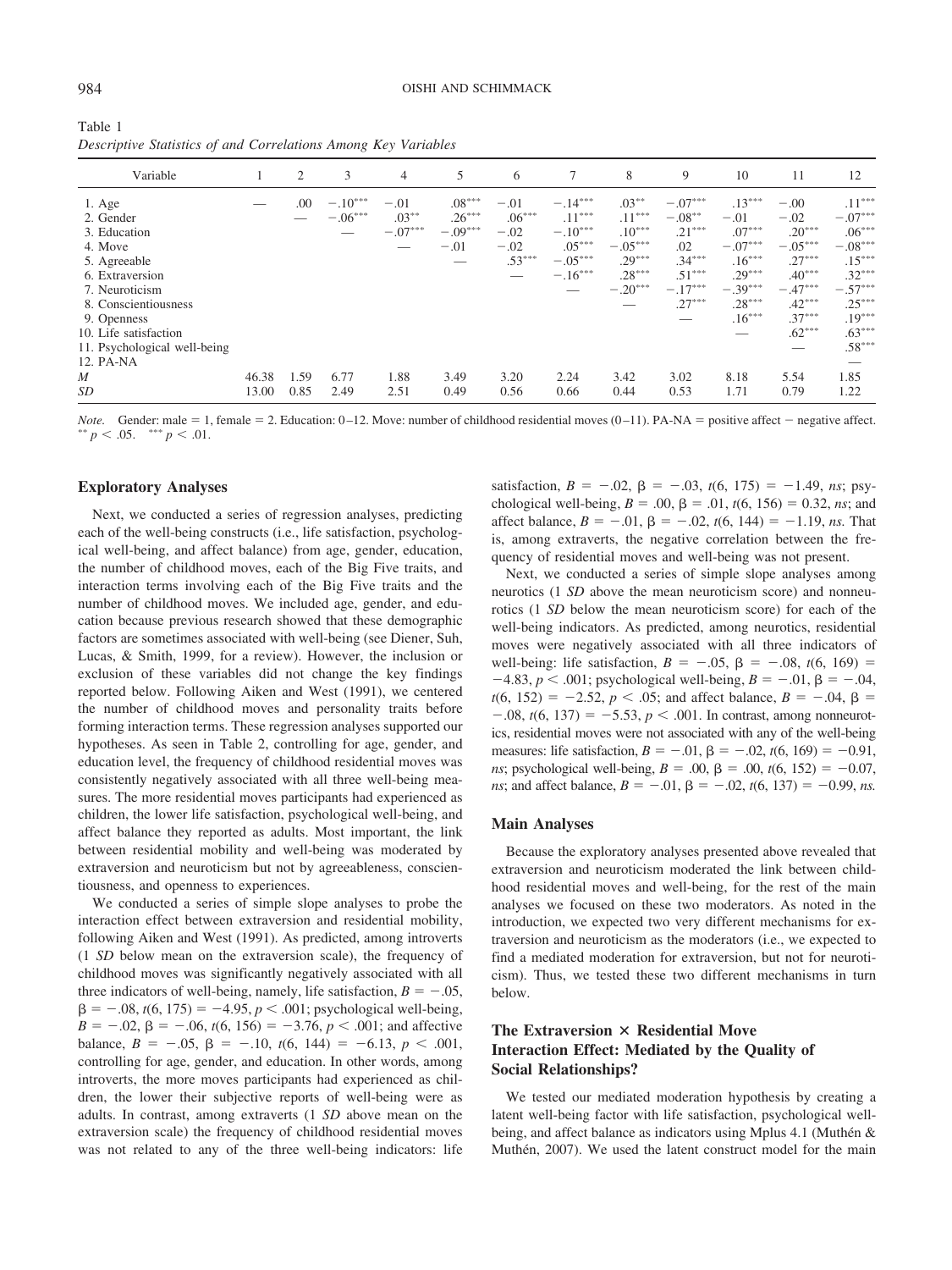#### Table 2

|                                 |         | Life satisfaction |                  | Psychological well-being |         |                |                  | Affect balance |                  |  |
|---------------------------------|---------|-------------------|------------------|--------------------------|---------|----------------|------------------|----------------|------------------|--|
| Predictor                       | B       | β                 | $\boldsymbol{t}$ | B                        | β       | $\mathfrak{t}$ | $\boldsymbol{B}$ | β              | $\boldsymbol{t}$ |  |
| Age                             | .010    | .160              | $13.36***$       | .001                     | .023    | $1.99***$      | .012             | .122           | $10.26***$       |  |
| Gender                          | $-.034$ | $-.021$           | $-1.76^*$        | $-.039$                  | $-.025$ | $-2.17***$     | $-.20$           | $-.08$         | $-6.86***$       |  |
| Education                       | .027    | .083              | $6.85***$        | .062                     | .195    | $16.96***$     | .031             | .063           | $5.21***$        |  |
| Move                            | $-.017$ | $-.054$           | $-4.51***$       | $-.008$                  | $-.027$ | $-2.35***$     | $-.029$          | $-.060$        | $-5.04***$       |  |
| Extraversion                    | .438    | .301              | $25.19***$       | .574                     | .409    | $35.94***$     | .718             | .330           | $27.79***$       |  |
| Move $\times$ Extraversion      | .016    | .029              | $2.41***$        | .018                     | .033    | $2.89***$      | .034             | .041           | $3.44***$        |  |
| Age                             | .012    | .093              | $7.83***$        | $-.003$                  | $-.054$ | $-4.77***$     | .003             | .032           | $3.02***$        |  |
| Gender                          | .097    | .030              | $2.55***$        | .072                     | .046    | $4.09***$      | $-.016$          | $-.007$        | $-0.64$          |  |
| Education                       | .029    | .045              | $3.77***$        | .045                     | .142    | $12.65***$     | .001             | .001           | 0.10             |  |
| Move                            | $-.029$ | $-.046$           | $-3.90***$       | $-.006$                  | $-.019$ | $-1.74*$       | $-.022$          | $-.047$        | $-4.43***$       |  |
| Neuroticism                     | $-.899$ | $-.369$           | $-30.98***$      | $-.553$                  | $-.467$ | $-41.26***$    | $-1.03$          | $-.563$        | $-52.72***$      |  |
| Move $\times$ Neuroticism       | $-.030$ | $-.031$           | $-2.67***$       | $-.009$                  | $-.019$ | $-1.70*$       | $-.023$          | $-.032$        | $-3.10***$       |  |
| Age                             | .017    | .138              | $11.12***$       | .000                     | $-.003$ | $-0.24$        | .010             | .107           | $8.53***$        |  |
| Gender                          | $-.166$ | $-.052$           | $-4.012***$      | $-.124$                  | $-.079$ | $-6.38***$     | $-.254$          | $-.104$        | $-8.09***$       |  |
| Education                       | .060    | .092              | $7.34***$        | .066                     | .207    | $17.13***$     | .033             | .068           | $5.41***$        |  |
| Move                            | $-.037$ | $-.058$           | $-4.67***$       | $-.010$                  | $-.031$ | $-2.59**$      | $-.031$          | $-.065$        | $-5.186***$      |  |
| Agreeableness                   | .580    | .175              | $13.65***$       | .495                     | .307    | $24.77***$     | .421             | .169           | $13.07***$       |  |
| Move $\times$ Agreeableness     | .014    | .011              | 0.90             | .008                     | .012    | 1.03           | .023             | .024           | 1.89*            |  |
| Age                             | .017    | .139              | $11.46***$       | .000                     | .002    | 0.21           | .010             | .108           | $8.84***$        |  |
| Gender                          | $-.129$ | $-.040$           | $-3.28***$       | $-.079$                  | $-.05$  | $-4.33$        | $-.223$          | $-.092$        | $-.7.41***$      |  |
| Education                       | .034    | .052              | $4.20***$        | .046                     | .144    | $12.39***$     | .015             | .030           | $2.38***$        |  |
| Move                            | $-.032$ | $-.049$           | $-4.08***$       | $-.006$                  | $-.02$  | $-1.70^*$      | $-.027$          | $-.057$        | $-4.62***$       |  |
| Conscientiousness               | .995    | .273              | $22.28***$       | .720                     | .405    | $34.99***$     | .686             | .250           | $20.16***$       |  |
| Move $\times$ Conscientiousness | .001    | .001              | 0.07             | .003                     | .004    | 0.35           | .018             | .017           | 1.39             |  |
| Age                             | .010    | .165              | $13.23***$       | .002                     | .035    | $3.00***$      | .012             | .127           | $10.17***$       |  |
| Gender                          | .011    | .007              | 0.554            | .033                     | .021    | $1.79*$        | $-.120$          | $-.049$        | $-3.95***$       |  |
| Education                       | .015    | .047              | $3.68***$        | .037                     | .116    | $9.59***$      | .009             | .019           | 1.51             |  |
| Move                            | $-.022$ | $-.068$           | $-5.45***$       | $-.016$                  | $-.051$ | $-4.31***$     | $-.037$          | $-.076$        | $-6.08***$       |  |
| Openness                        | .250    | .161              | $12.69***$       | .534                     | .357    | $29.72***$     | .434             | .188           | $14.74***$       |  |
| Move $\times$ Openness          | .005    | .008              | 0.62             | .002                     | .003    | 0.30           | .008             | .009           | 0.73             |  |

*Regression Analyses: Predicting Well-Being Measures From Age, Gender, Education Level, Childhood Moves, Personality Traits, and Move Personality Interaction Terms*

*Note.* Gender: male = 1, female = 2. Education: 0–12. Move: number of childhood residential moves (0–11).  $p < .10$ .  $p < .05$ .  $p < .01$ .

mediated moderation analysis because measurement error biases the estimation of mediation effect (Kenny, Kashy, & Bolger, 1998). First, we tested the initial part of the model, namely, the moderation model in Figure 1, predicting latent well-being from childhood residential mobility, extraversion, and the interaction term (the interaction term was formed again using the centered variables). Model fit was acceptable,  $\chi^2(6, N = 6,142) = 179.19$ ,  $CFI = .978$ , RMSEA = .069, SRMR = .020. According to the modification indices, however, the error term for affect balance was significantly associated with the error terms for life satisfaction and psychological well-being. Thus, we allowed these associations subsequently. Model fit with these modifications was excellent and significantly improved over the original model,  $\Delta \chi^2 = 164.17, p < .01, \chi^2(4, N = 6, 142) = 15.02$ , comparative fit index  $(CFI) = .999$ , root-mean-square error of approximation  $(RMSEA) = .021$ , standardized root-mean-square residual  $(SRMR) = .007$  (Schermelleh-Engel, Moosbrugger, & Müller, 2003). Below, we present the coefficients and significance tests from the modified model. However, they were not substantially different from the original model (i.e., all three terms were significant in the original model as well). Replicating previous research (Bures, 2003; Jelleyman & Spencer, 2008) and the regression analyses above, the number of residential moves was associated with lower levels of well-being ( $\beta = -.060$ ,  $z = -4.85$ ,  $p < .01$ ). Extraversion was positively associated with well-being ( $\beta = .440$ ,  $z = 24.83$ ,  $p < .001$ ). Most importantly, we found the expected interaction between residential moves and extraversion on the latent well-being factor ( $\beta$  = .046,  $z$  = 3.73,  $p$  < .01). To help interpret the nature of the interaction, we calculated and plotted the simple slopes as recommended by Aiken and West (1991). As predicted, residential moves were associated with lower levels of well-being among introverts ( $B = -.037$ ,  $\beta = -.103$ ,  $z = -6.16$ ,  $p < .001$ ), whereas they were virtually unrelated to the levels of well-being among extraverts ( $B = -.005$ ,  $\beta = -.015$ ,  $z = -.86$ , *ns*; see Figure 2).

Why do introverts who moved frequently as children have lower levels of well-being as adults? One possibility is that introverts who moved frequently as children were unable to develop close relationships with others. Thus, we tested the idea that the interaction effect identified above would be mediated by the quality of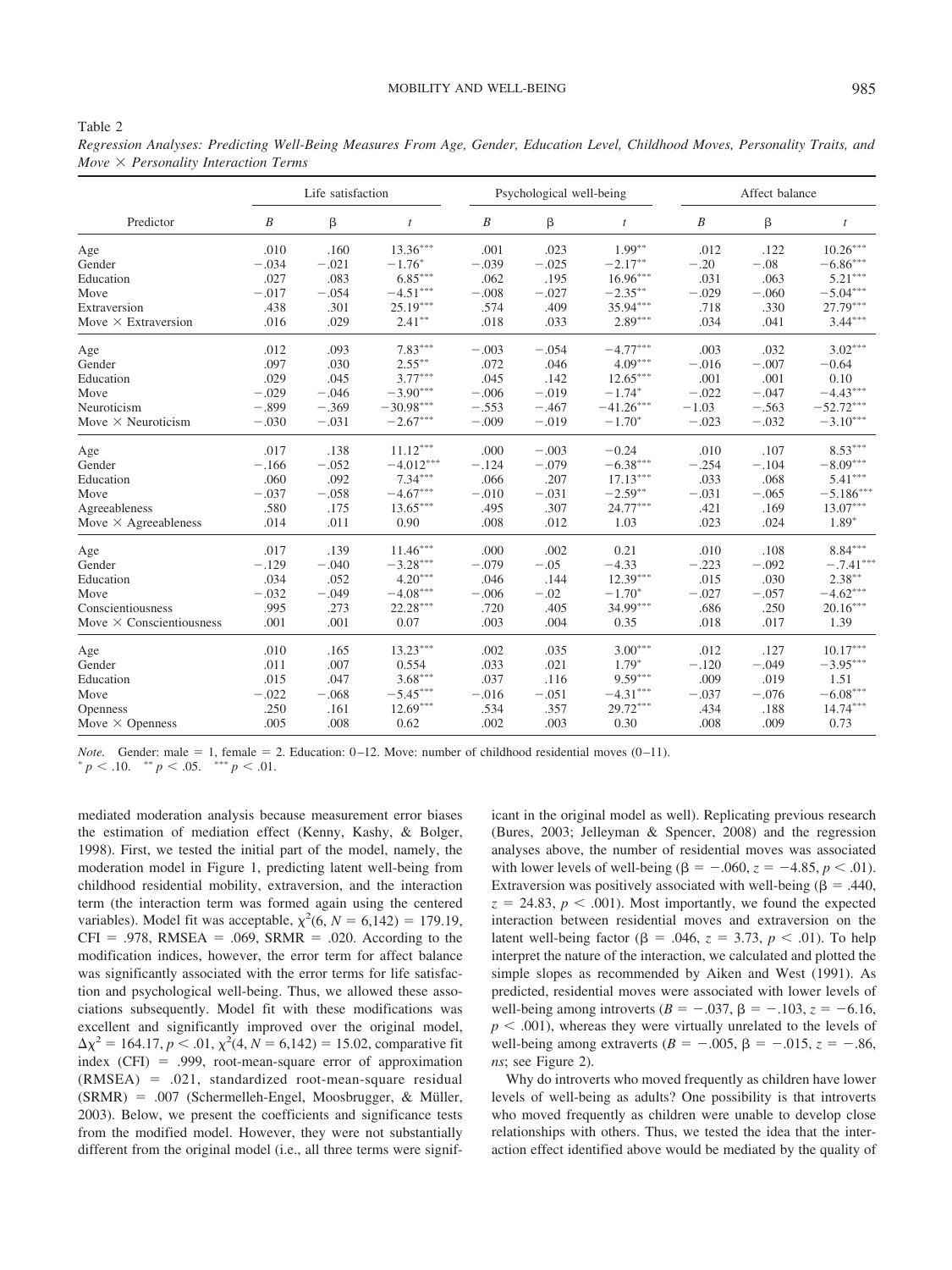

*Figure 1.* The mediated moderation analysis. The interaction effect of residential moves and extraversion on the latent well-being factor is mediated by the latent social relationship quality factor. The residual variance for affect balance and life satisfaction, friendship and family relationships, neighbor relations and life satisfaction, and neighbor relationship and psychological well-being is allowed to be associated. There is a significant association between residential moves and well-being ( $\beta = -.041$ ,  $z = -2.79$ ,  $p < .01$ ) and extraversion and well-being ( $\beta = .158$ ,  $z = 7.98$ ,  $p < .01$ ). \*\*\*  $p < .01$ .

social relationships (i.e., mediated moderation effect), following Morgan-Lopez and MacKinnon (2006). We created a latent social relationship quality factor with the quality of relationships with neighbors, friends, and family as indicators and first tested whether introverts who had moved frequently as children indeed had less satisfying social relationships as adults than introverts who had not moved. Specifically, we regressed the latent social relationship quality factor on mean-centered residential moves, mean-centered extraversion, and the interaction term. Model fit was acceptable,  $\chi^2$ (6, *N* = 6,093) = 109.07, CFI = .963, RMSEA = .053,  $SRMR = .023$ . According to the modification indices, the error term for the quality of friendship was significantly associated with the error terms for the quality of family relationships and neighbors. Thus, we allowed these associations subsequently. Model fit with these modifications was excellent and significantly improved over the original model,  $\Delta \chi^2 = 75.56$ ,  $p < .01$ ,  $\chi^2(4, N = 6,093) =$ 33.51, CFI = .989, RMSEA = .035, SRMR = .011. Below, we present the coefficients and significance tests from the modified model. However, they are not substantially different from the original model (all three terms were significant in the original model as well). The number of residential moves was negatively associated with the quality of social relationships ( $\beta = -.101$ ,  $z =$ 



*Figure 2.* The *y*-axis indicates the estimated latent well-being score (ranging from  $-2.44$  to 1.06;  $M = .00$ ,  $SD = .52$ ). The *x*-axis indicates the number of residential moves during childhood. Regression lines represent the relations between the number of residential moves and latent well-being score for extraverts (1 *SD* above the mean extraversion score) and introverts (1 *SD* below the mean extraversion score).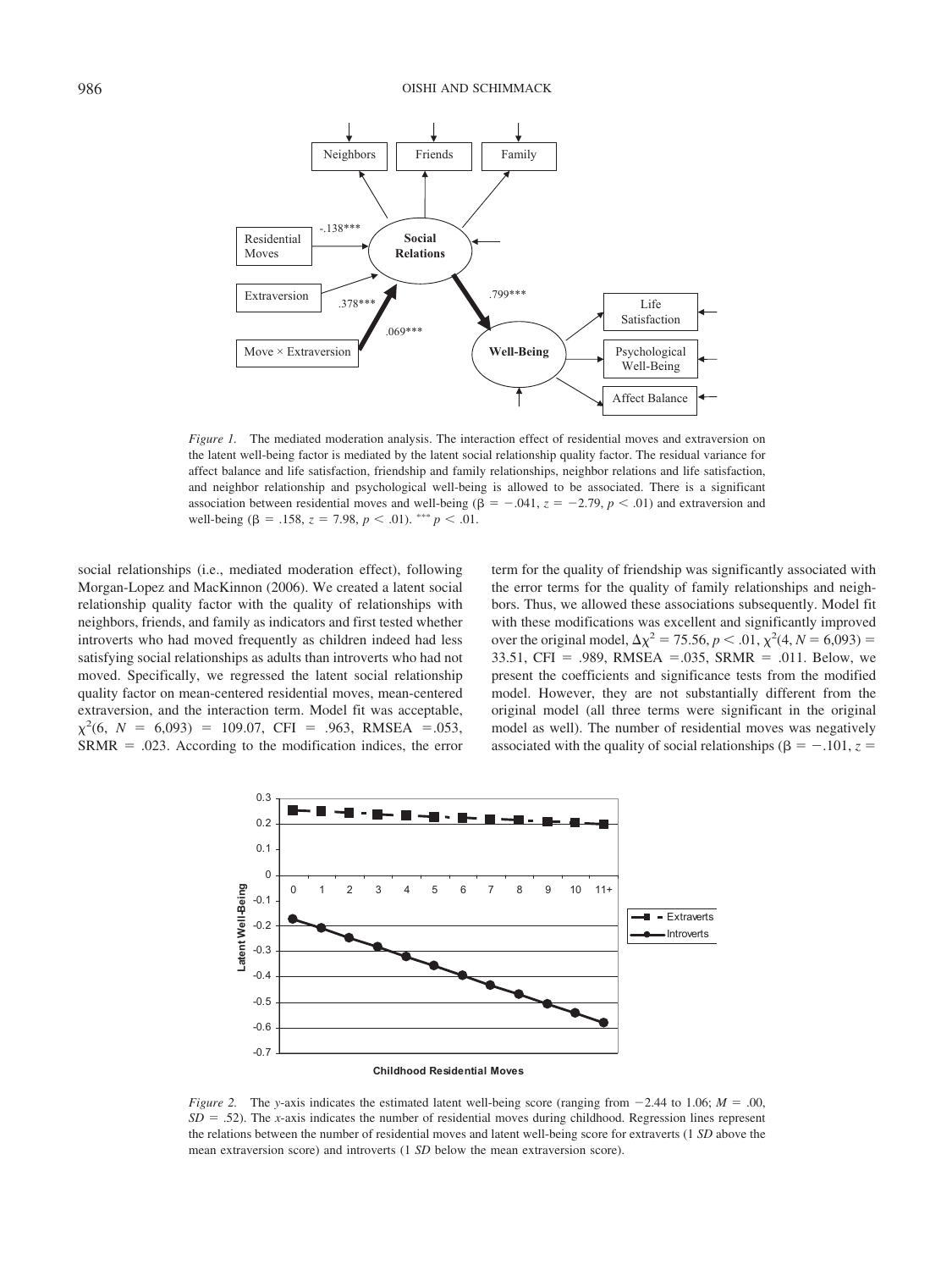$-6.49$ ,  $p < .01$ ). The more frequently participants moved as children, the lower the quality of social relationships they had as adults. Extraversion was positively associated with social relationships ( $\beta = .356$ ,  $z = 18.40$ ,  $p < .001$ ). As predicted, we found the expected interaction between residential moves and extraversion on the quality of social relationships ( $\beta = .061$ ,  $z = 3.95$ ,  $p < .01$ ). We then conducted simple slope analyses for introverts and extraverts (1 *SD* below or above the mean extraversion score, respectively) to probe this interaction. As expected, the number of residential moves was strongly negatively associated with social relationship quality among introverts ( $\beta = -.161$ ,  $z = -7.47$ ,  $p <$ .001), whereas it was only marginally related to social relationships among extraverts ( $\beta = -.042$ ,  $z = -1.94$ ,  $p < .10$ ).

Finally, we tested the full mediated moderation model described in Figure 1, in which the latent well-being factor described above was predicted from the latent social relationship quality, which in turn was predicted from residential moves, extraversion, and the interaction term. As in the previous models, the same four errors were allowed to be associated (affect balance–life satisfaction, affect balance–psychological well-being, friend–neighbor, and friend–family). Model fit was acceptable,  $\chi^2(16, N = 6,044)$  = 330.70, CFI = .975, RMSEA = .057, SRMR = .021. As seen in Figure 1, extraversion was positively associated with the quality of social relationships ( $\beta = .38$ ,  $z = 19.60$ ,  $p < .01$ ), and childhood residential moves were negatively associated with the quality of social relationships ( $\beta = -.14$ ,  $z = -7.77$ ,  $p < .01$ ). There was a significant interaction between childhood residential moves and extraversion in predicting the quality of social relationships ( $\beta$  =  $.07, z = 3.93, p < .01$ , such that childhood residential moves were more negatively associated with the quality of social relationships for introverts than for extraverts. Furthermore, as predicted, the quality of social relationships was strongly positively associated with latent well-being ( $\beta$  = .799,  $z$  = 19.60,  $p$  < .01). Most important, once the quality of social relationship was included as a mediator in the model, the original Move  $\times$  Extraversion interaction effect disappeared almost completely ( $\beta = -.006$ ,  $z =$ -0.46, *ns*). Namely, the moderation effect of extraversion on the relation between residential moves and well-being was mediated by the quality of social relationship (indirect effect<sup>2</sup> = .06, Sobel = 3.88,  $p < .01$ ). That is, residential moves were more negatively associated with the well-being of introverts than that of extraverts because the experiences of residential moves prevented introverts from forming high-quality social relationships as adults.

In addition, this analysis revealed that the direct link between extraversion and latent well-being was partially mediated by the quality of social relationships (indirect effect  $= .30,$  Sobel  $=$ 15.00,  $p < .01$ ; the direct link between extraversion and well-being remained significant, however,  $\beta = .16$ ,  $z = 7.98$ ,  $p < .01$ ). That is, extraverts were higher in well-being than introverts partially because they had better quality social relationships than introverts. Finally, the negative association between childhood residential moves and well-being was mediated by the quality of social relationships (indirect effect =  $-.11$ , Sobel =  $-7.38$ ,  $p < .01$ ). Indeed, once the quality of social relationships was statistically controlled, the negative correlation between childhood residential moves and latent well-being disappeared ( $\beta$  = .04,  $z$  = 2.79,  $p < .01$ ).

# The Neuroticism  $\times$  Move Interaction Effect **on Well-Being**

We repeated the same structural equation modeling above, replacing extraversion with neuroticism. In the first model, the latent quality of social relationships was predicted from mean-centered residential moves, mean-centered neuroticism, and the interaction term. As in the above analysis, the error for friendship was allowed to associate with that for family and neighbors. Model fit was excellent,  $\chi^2(4, N = 6,087) = 8.45, p = .08$ , CFI = .998,  $RMSEA = .014$ ,  $SRMR = .006$ . As predicted, neurotic individuals had lower quality social relationships than nonneurotics ( $\beta$  =  $-0.460$ ,  $z = -17.59$ ,  $p < 0.01$ ). Residential moves were negatively associated with the quality of social relationships ( $\beta = -.127$ ,  $z =$  $-7.07, p \leq .01$ ). Unlike the analysis with extraversion above, however, there was no Neuroticism  $\times$  Move interaction ( $\beta$  =  $-0.028$ ,  $z = -1.65$ , *ns*). That is, the relation between residential moves and the quality of social relationships did not differ across individuals depending on their levels of neuroticism.

We next conducted the full mediated moderation model depicted in Figure 1, this time replacing extraversion with neuroticism. As in the analysis with extraversion, the same four error terms were allowed to covary. In addition, to increase the model fit, we allowed the error for neighbor relation to associate with the error for life satisfaction. Model fit was acceptable,  $\chi^2(15, N =$  $6,040$  = 325.44,  $p < .01$ , CFI = .977, RMSEA = .059, SRMR = .023. As predicted, neuroticism was strongly associated with latent well-being, above and beyond the quality of social relationship  $(\beta = -0.392, z = -24.37, p < 0.01)$ . The original Neuroticism  $\times$ Move interaction on latent well-being remained marginally significant (β =  $-.026$ , *z* =  $-1.72$ , *p* < .10) even when the quality of social relationship was included. Thus, the moderation effect of neuroticism on the relation between residential moves and latent well-being was not mediated by the quality of social relationships, unlike the moderation effect of extraversion. In sum, the interaction between residential moves and neuroticism (residential moves were more strongly negatively associated with well-being among neurotics than among nonneurotics) was not mediated by the quality of social relationships. Thus, we identified divergent underlying mechanisms for the two moderation effects for extraversion and neuroticism.

# **Mortality Analyses: Did Introverts Who Moved Frequently Die Younger?**

As in most research on subjective well-being, one limitation of the above analyses derives from the fact that well-being was measured via self-reports. Although the interaction effects that we found above cannot be readily explained by artifacts typically associated with self-reports (e.g., response styles), critics might argue that introverts and neurotics who moved frequently as children are, for some reason, more likely to complain about their lives than those who did not. It is thus desirable to test whether the interaction effects identified above could be observed in a non-

 $2$ <sup>2</sup> The default method for computing the indirect effect in Mplus 4.1 is based on the delta method standard errors (Muthén & Muthén, 2007). The indirect effect reported in this article is equivalent of Sobel's (1982) test.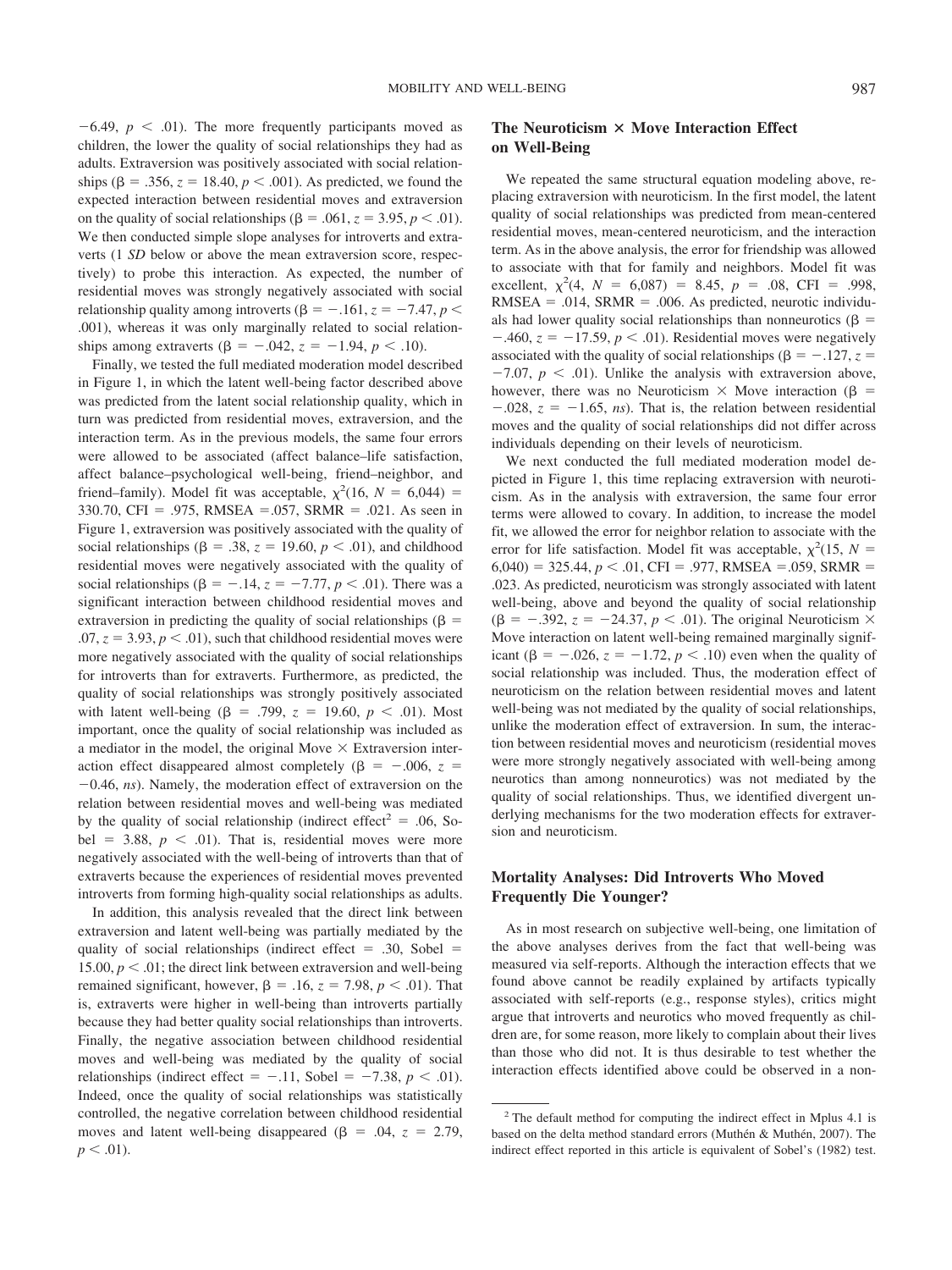self-report measure of well-being-related phenomena. Because previous research has shown that individuals high in positive affect are more likely to live longer than those low in positive affect (Danner et al., 2001) and the MIDUS project obtained morality status at Time 2 (10 years after Time 1), we were able to examine whether we could replicate the aforementioned interaction effects with mortality as an outcome measure.

Out of the original 7,108 participants, 421 (5.9%) were confirmed to be dead by the 10-year follow-up. Because only 2.4% of participants age 50 or younger at Time 1 (or 94 out of 3,938 participants with mortality information) passed away before the second data collection, we analyzed only participants who were 51 years old or older at Time 1 (2,323 participants with mortality information). Among this group, 14. 00% of participants (or 325 of 2,323 such participants) were deceased by Time 2, which allowed us to test our hypothesis without a major concern for a floor effect. Because age, gender, and race (White or not) are known to be associated with mortality, we included these variables in addition to residential moves, extraversion, and the interaction term in a binary logistic regression analysis, in which the dependent variable was mortality  $(0 =$  alive,  $1 =$  dead). The mortality rate was 12.98% for the participants with all the information, namely, age, gender, race, childhood residential moves, and extraversion. As seen in Table 3, the older the participants had been at Time 1, the more likely they were to be deceased at Time 2. Similarly, men were more likely to have passed away before Time 2 than were women. In addition, childhood residential moves were marginally associated with mortality risk. Extraversion and race were not associated with mortality risk. Most important, consistent with our hypothesis, we found a significant effect of the interaction between the number of residential moves and extraversion on mortality,  $B = -0.111$ ,  $SE = 0.056$ , Wald = 3.94,  $p < 0.05$ , Exp(*B*, the exponentiation of the *B* coefficient, which is the odds ratio)  $=$ 0.895. We computed the simple slopes for introverts (1 *SD* below the mean extraversion score) and extraverts (1 *SD* above the mean) to help interpret the nature of the interaction. As seen in Figure 3, the number of childhood residential moves was unrelated to the estimated mortality rate among extraverts,  $B = -.003$ ,  $SE = .089$ ,  $Wald = 0.001, p = .971, Exp(B) = 0.997.$  In contrast, the number of residential moves was positively associated with the estimated mortality rate among introverts,  $B = .219$ ,  $SE = .078$ , Wald = 7.94,  $p < .01$ ,  $Exp(B) = 1.245$ . Namely, introverts who had moved frequently had a greater risk of death than introverts who had not moved.

We repeated the above analysis, this time replacing extraversion with neuroticism. As in the previous analysis, age and

Table 3

gender were significantly associated with mortality risk—age,  $B = .096$ ,  $SE = .010$ , Wald = 96.28,  $p < .01$ , Exp(*B*) = 1.10; gender,  $B = -.393$ ,  $SE = .132$ , Wald = 8.83,  $p < .01$ ,  $Exp(B) = 0.675$ —and childhood residential moves were marginally associated with higher mortality risk,  $B = .047$ ,  $SE =$ .025, Wald = 3.73,  $p = .05$ ,  $Exp(B) = 1.05$ . Interestingly, neurotic individuals were more likely to have passed away before Time 2 than nonneurotics,  $B = .215$ ,  $SE = .104$ , Wald = 4.23,  $p <$ .05,  $Exp(B) = 1.24$ . There was, however, no Neuroticism  $\times$ Residential Move interaction on mortality risk ( $B = -.036$ ,  $SE =$ .036, Wald = 0.99,  $ns$ ).

Next, we examined whether the interaction effect between residential mobility and extraversion on mortality was also mediated by the quality of social relationships. As expected, Time 1 social relationship quality predicted the mortality risk at Time 2, controlling for age, gender, and race among participants who were 51 years old or older at Time  $1, B = -.189, SE = .093, Wald = 4.15,$  $p < .05$ ,  $Exp(B) = 0.828$ . The poorer the quality of social relationships at Time 1, the more likely that the participants had died within the 10-year period following Time 1. When extraversion, residential moves, and the interaction term were added to the logistic regression, however, the effect of Time 1 social relationship disappeared,  $B = -.123$ ,  $SE = .101$ , Wald = 1.48,  $p = .22$ ,  $Exp(B) = 0.885$ , while the interaction between residential moves and extraversion remained significant,  $B = -.078$ ,  $SE = .040$ , Wald = 3.80,  $p = .05$ ,  $Exp(B) = 0.925$ . Thus, the interaction effect on mortality was not mediated by the quality of social relationships.

Finally, we repeated the above mortality analysis on extraversion with different age cutoffs to make sure that our findings on the main effect of childhood residential moves and the interaction effect between extraversion and childhood residential moves on mortality were not specific to the age cutoff of 51. When we analyzed participants who were 55 years old or older at Time 1 (15.09%, or 243 out of 1,610 participants who had complete information, namely, age, childhood moves, extraversion, gender, and race, were deceased by Time 2), the results remained almost identical. The main effect of childhood residential moves was again marginally significant,  $B = .050$ ,  $SE = .026$ , Wald = 3.55,  $p = .06$ ,  $Exp(B) = 1.05$ . The interaction effect was again significant,  $B = -.10$ ,  $SE = .045$ , Wald = 4.79,  $p = .029$ , Exp(*B*) = 0.906. When we analyzed participants who were 60 years old or older at Time 1 (19.30%, or 210 out of 1,088 participants with all the information, were deceased by Time 2), the results remained similar:  $B = .050$ ,  $SE = .029$ , Wald = 2.93,  $p = .087$ ,  $Exp(B) =$ 1.05, for the main effect of childhood residential move;  $B =$ 

| Predictor                  |          | SE   | Wald    | df | Significance | Exp(B) |  |
|----------------------------|----------|------|---------|----|--------------|--------|--|
| Age                        | .101     | .010 | 97.526  |    | .000         | 1.106  |  |
| Gender                     | $-.423$  | .135 | 9.780   |    | .002         | 0.655  |  |
| Race                       | .295     | .288 | 1.051   |    | .305         | 1.343  |  |
| Residential moves          | .043     | .025 | 3.021   |    | .082         | 1.044  |  |
| Extraversion               | $-.123$  | .040 | 1.046   |    | .306         | 0.884  |  |
| Move $\times$ Extraversion | $-.079$  | .040 | 3.938   |    | .047         | 0.924  |  |
| Constant                   | $-7.892$ | .761 | 107.431 |    | .000         | 0.000  |  |
|                            |          |      |         |    |              |        |  |

*Logistic Regression Analysis, Predicting Mortality (* $0 =$  *Alive,*  $1 =$  *Dead) at Time 2* 

*Note.* Gender: male  $= 1$ , female  $= 2$ . Race: White  $= 1$ , non-White  $= 2$ .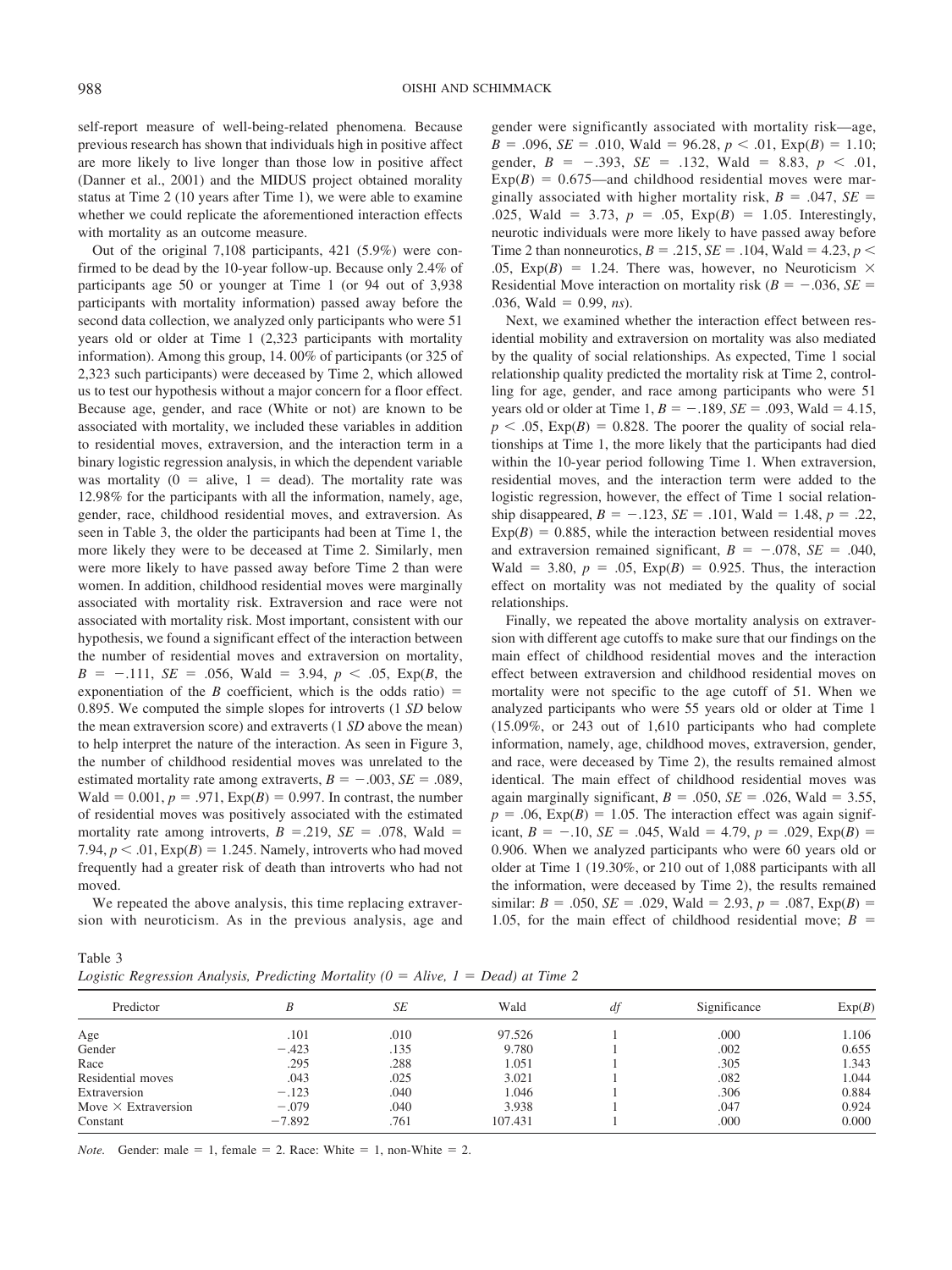

*Figure 3.* The *y*-axis indicates the estimated mortality rate during the 10 years following Time 1. The *x*-axis indicates the number of residential moves during childhood. Graphed are the simple slopes calculated based on the logistic regression analysis for introverts and extraverts. For the sake of simplifying control variables, graphed above are the data for White 60-year-old men. At each data point plotted, the estimated mortality rate would be lower for women and higher for older men and non-Whites. However, the differences between introverts and extraverts remain the same.

 $-0.086$ , *SE* = .049, Wald = 3.12, *p* = .077, Exp(*B*) = 0.912, for the interaction effect. When we analyzed participants who were 62 years old or older at Time 1 (20.09%, or 189 out of 904 participants with all the information, were deceased by Time 2), the results again remained very similar to the original analysis:  $B =$ .057, *SE* = .031, Wald = 3.40,  $p = .06$ ,  $Exp(B) = 1.06$ , for the main effect of childhood moves;  $B = -.114$ ,  $SE = .056$ , Wald = 4.21,  $p = .040$ ,  $Exp(B) = 0.892$ , for the interaction effect. Thus, the key findings on mortality were replicated when different age cutoffs were used.

# **On Accuracy of Self-Reported Childhood Residential Moves**

The accuracy of self-reported childhood residential moves is of major concern, as retrospective judgments of this sort could be distorted (Schwarz, 1999). Because one subsample of the current sample consisted of twins, we examined the degree of similarity in self-reported childhood residential moves within monozygotic (MZ) and dizygotic (DZ) twins. Considering that most twins grew up in the same households, their self-reported childhood residential moves should be similar to each other. In addition, if their reports were indeed accurate, there should be a large shared environment effect because residential moves are largely shared within family.

There were 339 MZ twins, 509 DZ twins, and 12 twins whose zygoticity was undetermined in the current sample. We excluded 23 twins who reported that they had never lived with their co-twins because their reports of childhood moves were not expected to be the same. The intraclass correlation on self-reported childhood residential moves for the combined MZ and DZ twin sample was .77 ( $p < .001$ ). Namely, 77% of interindividual differences in self-reported childhood residential moves among 1,470 participants (or 735 pairs) were explained by the grouping variable, or here twin pairs (see Kreft & de Leeuw, 1998, for the interpretation of intraclass correlation). That is, twins' self-reported childhood residential moves were mostly confirmed by their co-twins' selfreports. When we analyzed the similarity of self-reported childhood moves for the MZ twins and the DZ twins separately, the size of the correlation was almost identical:  $r = .779$ ,  $p < .01$ , for the MZ twin sample and  $r = .772$ ,  $p < .01$ , for the DZ twin sample. The heritability coefficient of self-reported childhood moves, therefore, was  $.014$  (or  $2 \times [.779 - .772]$ ). The shared environment effect was .765. We also conducted the univariate twin ACE model analysis with Mplus 4.1. This model showed an adequate fit:  $\chi^2(6, N = 724) = 3.45, p = .75, CFI = 1.00, RMSEA = .000,$  $SRMR = .028$ . The estimates for heritability and shared environment effects on self-reported childhood residential moves were nearly identical to the estimates derived from the traditional estimation method: A (heritability coefficient) = .029, C (shared environment effect) = .755, and E (nonshared environment ef $fect$ ) = .216. Thus, the high intraclass correlation and the large shared environment effect obtained in this study indicate that self-reported frequency of childhood moves in the current study was fairly reliable.

## **Discussion**

We started our investigation with two questions in mind: (a) What are the psychological correlates of frequent childhood residential moves, and (b) are frequent childhood moves more negatively associated with well-being in adulthood for some individuals than others? Our regression analyses revealed that individuals who had moved frequently in childhood reported lower levels of well-being than those who had not, controlling for age, gender, and education levels. Why should childhood residential moves be negatively associated with well-being? There are several potential consequences of frequent residential moves in childhood. First, peer rejection is a common experience among new transfer stu-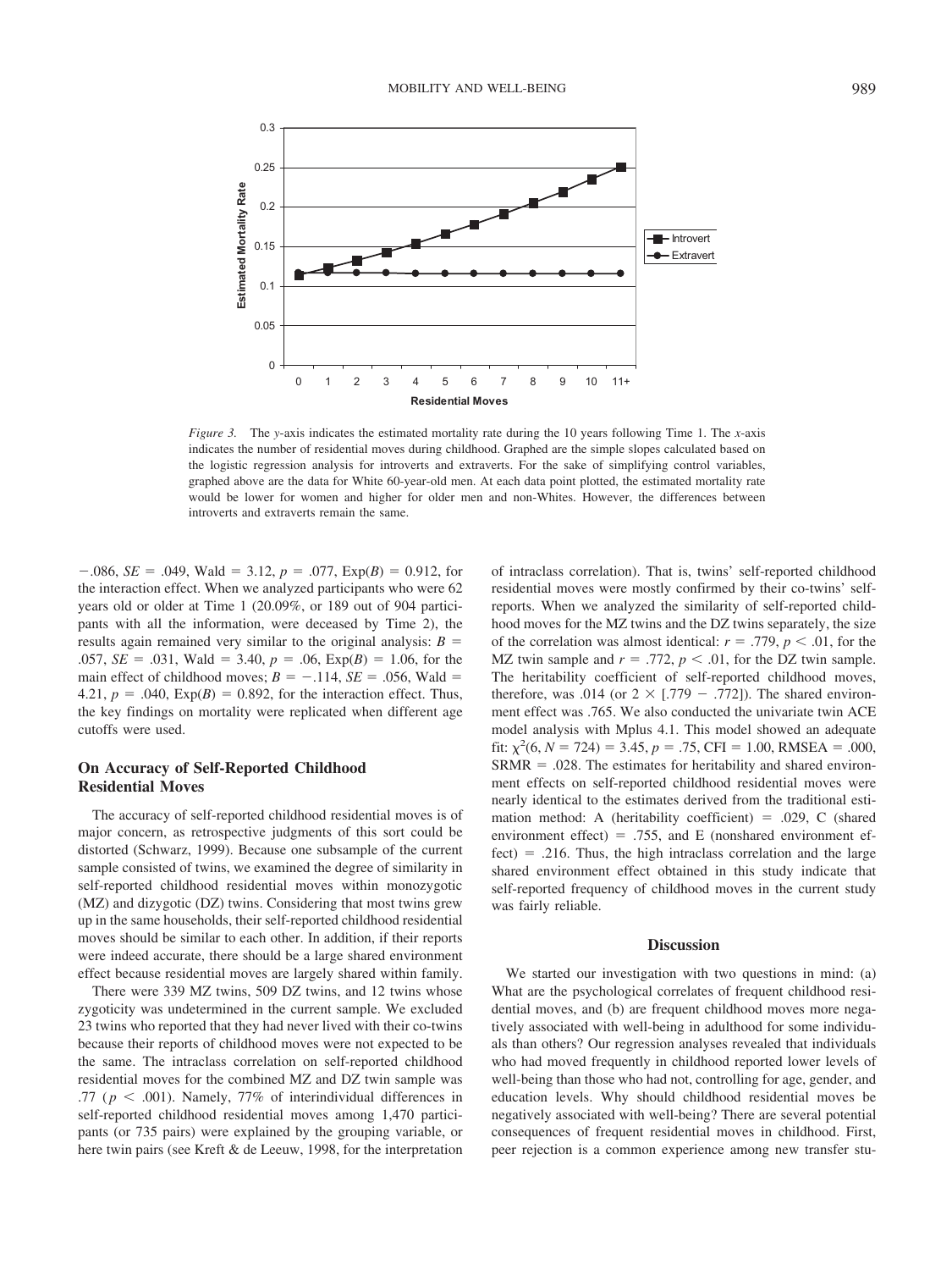dents in childhood (Jason, Reyes, Danner, & De La Torre, 1994). Peer rejection in turn can create academic as well as psychological problems such as withdrawal and loneliness in childhood (Asher & Paquette, 2003) and could have long-term consequences such as dropping out of school and criminal activities in adulthood (Parker & Asher, 1987). Social withdrawal is further known to be associated with a smaller number of friends and a lower quality of friendship (e.g., lack of helpfulness, guidance; Rubin, Coplan, & Bowker, 2009). Although the interpersonal difficulty associated with a residential move is often limited to the initial phase of the move (typically disappearing by the end of academic year; Vernberg, Greenhoot, & Biggs, 2006), most movers do suffer from the lack of companionship and intimate friends, at least temporarily. When individuals have to repeat residential moves, then, many of them also have to suffer from the lack of intimate friends repeatedly. Namely, repeated rejection experiences and the relative lack of intimate friendships associated with frequent residential moves in childhood could create difficulty in forming intimate social relationships as an adult. Like rejection-sensitive adults (e.g., Purdie & Downey, 2000), childhood movers might be sensitive to rejection cues, feel rejected by others often, and have a harder time creating intimate relationships as adults. Also, frequent childhood moves could make maintaining long-term relationships difficult. Although the size of social networks changes over developmental phases, the size of the closest friend group remains relatively stable across time (Lang & Carstensen, 1994). Long-term friends play a significant role when one loses a spouse or family member (Zaslow, 2009). It is quite possible that frequent movers do not have as many long-term friends as nonmovers with whom they engage in leisure and other daily social activities (e.g., shopping, meals, exercise) together or on whom they can depend in an emergency. Considering that having companions is one of the strongest predictors of subjective well-being (Diener & Seligman, 2002), it might be the difficulty of having and maintaining longterm companions among frequent movers that makes their wellbeing as adults lower on average than nonmovers.

Besides the main effect of residential moves, we found that the negative association between childhood residential moves and adult well-being was stronger among introverts than extraverts and among neurotics than nonneurotics. We identified that the association between childhood residential moves and adult well-being was more negative among introverts than among extraverts because residential moves were linked with a lower quality of social relationships among introverts than among extraverts. An additional process that explains the moderating role of adulthood extraversion on the link between childhood residential mobility and adulthood well-being is long-term social relationships. As stated above, residential moves on average make it difficult for movers to maintain long-term close relationships. This might not be a serious problem for extraverts, who can create new social relationships quickly. In contrast, the lack of long-term close relationships may cause more serious problems for introverts, as they typically have a harder time making new friends (Asendorpf, 1998). As a result, introverted adults who moved frequently in childhood are less likely to have quality long-term friendships than introverted adults who did not move often. Thus, introverted adults who moved often as children should be less satisfied with their lives than introverted adults who did not move often. Extraverted adults who moved frequently in childhood are also less likely to

have quality long-term friends than extraverted adults who did not move often in childhood. However, because extraverts can cultivate new social relationships fairly easily, the lack of long-term close relationships might not hurt their well-being as much as it does the well-being of introverts.

Whereas the negative association between residential moves and well-being was explained by the quality of social relationships, the negative association among neurotics was not explained by the quality of social relationships. As shown in previous research (e.g., Bolger & Zuckerman, 1995), neurotics might have reacted more negatively to stressful life events such as residential moves than nonneurotics and ruminated more than nonneurotics. That is, while the negative connection between residential moves and well-being among introverts was explained in part by the interpersonal process (i.e., the lower quality of social relationships), the negative link between moves and well-being among neurotics might be explained by the intrapsychic process (e.g., strong stress reaction, rumination). Because we did not have a direct measure of stress reaction, we were unable to explicitly test this explanation for the Neuroticism  $\times$  Childhood Residential Move interaction. The latter needs to be tested more explicitly in the future.

Finally, our mortality analyses revealed that individuals who had moved frequently as children were marginally more likely to have passed away before Time 2, controlling for age, gender, race, extraversion, and neuroticism. Why should childhood moves be associated with marginally higher mortality risks in adulthood? We believe that this is because a residential move is a highly stressful life event. For instance, it was ranked 28th out of the 43 stressful life events listed by Holmes and Rahe (1967). Frequent residential moves during childhood, then, might result in long-term stress reactions in the body (e.g., compromised immune functions; Repetti, Taylor, & Seeman, 2002), which could result in higher mortality risks as adults. Most important, we found that introverts who had moved frequently not only reported lower levels of life satisfaction, psychological well-being, and affect balance but also were more likely to have died before Time 2 than introverts who had not moved often. This interaction could also be explained by the differential levels of the perceived stressfulness of residential moves between introverts and extraverts. Because it is much harder to create new social networks for introverts than for extraverts, childhood residential moves must also be more stressful for introverts than for extraverts. It is unclear, however, why we did not find the interaction between residential moves and mortality among neurotics.

These findings have important implications for personality and well-being research. First, one of the most important research agendas in personality psychology is to understand the effects of person and situation on behaviors (Funder, 2008). Self-reported well-being is associated with various important life outcomes, including income, education, and marriage (Lyubomirsky et al., 2005; Oishi, Diener, & Lucas, 2007). Mortality is one of the most significant life outcomes that social and behavioral scientists can predict. We found that both person (e.g., neurotics) and situation (e.g., frequent residential moves) could predict well-being and mortality in later adulthood. Most important, however, we showed the Person  $\times$  Situation interaction effect on well-being and mortality; frequent residential moves were negatively associated with well-being and mortality among introverts, whereas they were not among extraverts. As stated at the beginning of this article, resi-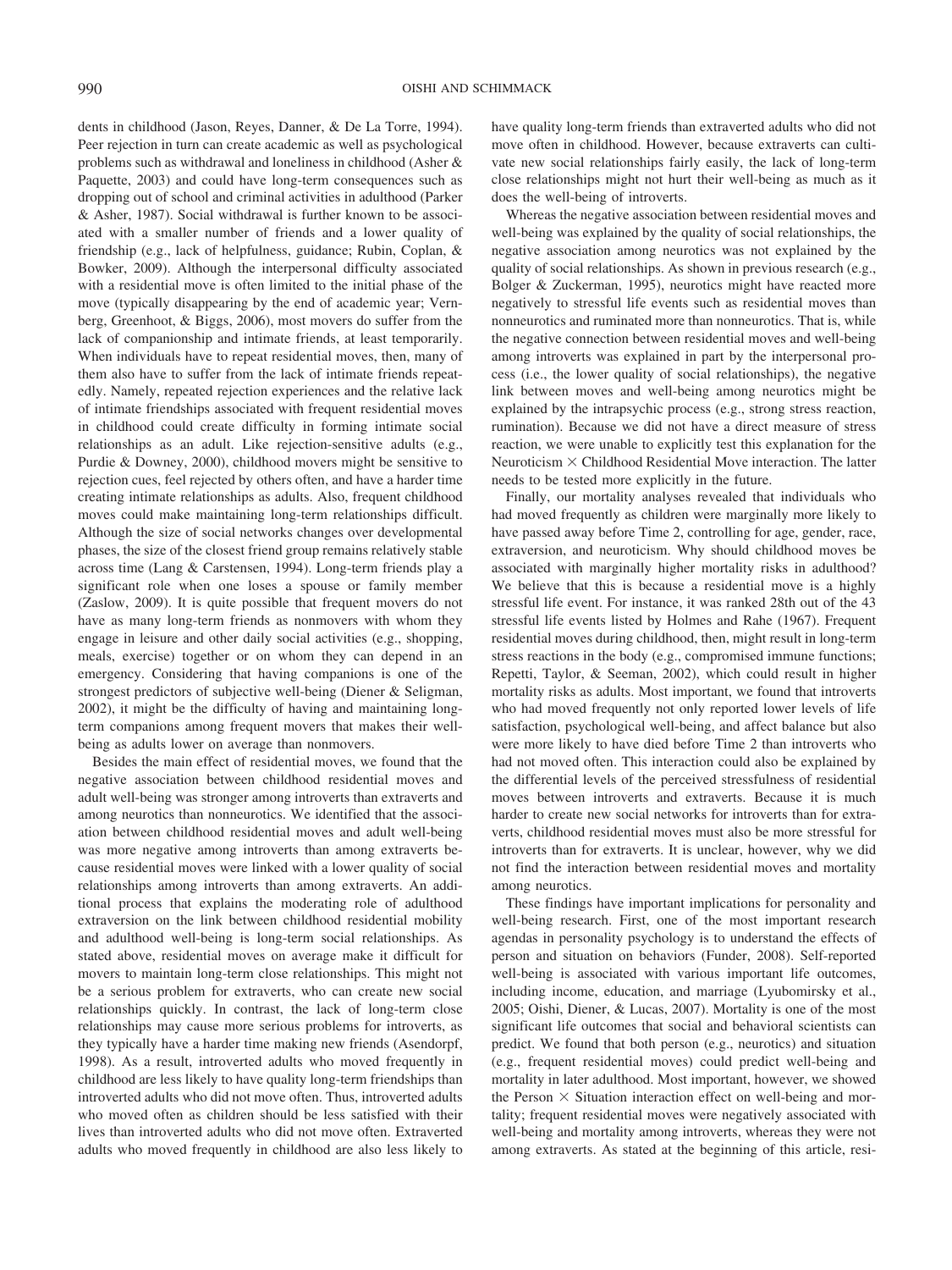dential moves are common and significant life experiences for many Americans (Sell & DeJong, 1983). Nevertheless, they have received little research attention in psychology (see Oishi, in press, for a review). Personal history of residential mobility provides an important piece of information regarding individual differences in life experiences (Oishi, Lun, & Sherman, 2007). Persons who never moved while growing up are clearly different from those who moved in their experiences with their friendship and other social networks (Seder & Oishi, 2008). Most central to our discussion, however, personality traits moderate the relationship between this life experience and various important life outcomes, including well-being and mortality. We believe that residential moves present a fertile ground for future personality research by illuminating the person and situation effect on significant behavioral outcomes.

Second, our findings have a practical implication for people's life decisions regarding where to live. As stated at the beginning of this article, Americans are highly mobile (Bellah, Madsen, Sullivan, Swidler, & Tipton, 1985; Van Minnen & Hilton, 2002; Whyte, 1956). Roughly half of Americans move in any 5-year period (Long, 1992). Previous research has shown that residential mobility has some cost to the well-being of society (Oishi, Rothman, et al., 2007). The present study found that frequent childhood residential moves are negatively associated with well-being in particular for introverts and neurotics. It should be noted that the effect sizes obtained in the current study are small in magnitude. This means that (a) many adults who experienced frequent childhood residential moves are quite satisfied with their lives and (b) many introverted and/or neurotic adults who experienced frequent childhood residential moves are as satisfied with their lives as introverts and/or neurotics who did not experience as frequent childhood residential moves. Furthermore, people move for various reasons. Sometimes people are forced to move by external factors (e.g., victims of Hurricane Katrina), while others move in search of better opportunity. The present finding suggests that when people do have the option to stay or move, they might want to consider the potential negative psychological correlates of childhood residential moves, especially if they or their children are introverted or neurotic.

### **Remaining Questions and Future Directions**

There are important theoretical questions that need to be clarified in the future. First, in the present study, childhood personality was not assessed. Thus, we used adulthood personality as a proxy for childhood personality. It is important, then, to consider the degree of stability and change in personality. Conley's (1984) meta-analysis showed an impressive degree of stability in personality over a long period of time in adulthood. Specifically, a 10-year stability coefficient estimate (test–retest reliability corrected for measurement error) was .82, a 20-year stability coefficient estimate was .67, and a 30-year stability coefficient estimate was .55. Although impressive, these results demonstrate that personality still changes over a long period of time. Stability of personality is also lower in childhood than in adulthood. Roberts and DelVecchio's (2000) meta-analysis revealed the estimated stability coefficient of .45 between ages 6 and 12 years and .47 between ages 12 and 18 years. It is important, then, to note that we used adulthood personality as a rough proxy for childhood personality in the current study. On the one hand, despite the sizable measurement error in estimating childhood personality in our study, we were able to obtain the expected interaction between extraversion/neuroticism and childhood residential moves in predicting adulthood well-being. This is encouraging in the sense that the present test is conservative (because of the measurement errors involving estimating childhood personality). On the other hand, however, the present use of adult personality as a rough proxy for childhood personality presents an alternative explanation for the obtained interaction between extraversion/neuroticism and residential moves. For instance, it is quite plausible that pleasant childhood residential moves increased extraversion and decreased neuroticism, whereas painful residential moves decreased extraversion and increased neuroticism over time. Instead of childhood extraversion and neuroticism buffering or exacerbating the effect of residential moves on well-being, the outcome of childhood residential moves (i.e., success or not) could have resulted in different levels of extraversion and neuroticism in adults. It will be important in the future to assess childhood personality traits along with childhood residential moves to test our theoretical account more directly.

Second, it is unclear why the Extraversion  $\times$  Residential Move interaction effect on self-reported well-being was mediated by the quality of social relationships but the same interaction effect on mortality was not. This might be partly explained by the fact that death could be caused by various factors outside of the quality of social relationships, including accidents and infectious diseases. Another possibility is that frequent residential moves during childhood, in particular among introverts, might have accumulated long-term stress reactions in the body (e.g., chronically elevated levels of cortisol), which are known to be associated with mortality risk (e.g., Repetti et al., 2002; Sephton & Speigel, 2003). It will be important in the future to uncover why introverts who had frequently moved as children had a higher rate of mortality later in adulthood compared with introverts who had not moved often. Stress-related bodily reactions (e.g., cortisol, a weaker immune system; Miller, Cohen, & Ritchey, 2002; Segerstrom & Miller, 2004) might hold the key in this process.

Third, it should be noted that childhood residential mobility was assessed with a single item. In addition to the concern over the reliability of the single-item measure, memory bias is another concern for this particular item. One might wonder how accurately participants can remember how many times they moved to a totally new neighborhood or city decades earlier. One is unlikely to make an error of a large magnitude, however (e.g., those who never moved are unlikely to say that they moved 10 times). Rather, errors are likely to be concentrated in higher ends of the distribution, among those who moved a lot, for instance, saying they moved 10 times versus 15 times. This concern is somewhat ameliorated because we truncated the higher end of the distribution (i.e., treated 11 times or more as 11 times) to make the distribution as normal as possible. Finally, some participants might have wondered whether to say three times or four times because they were not sure what counted as a totally new neighborhood or what ages were and were not included in childhood. Again, although this is true and a concern, the high intraclass correlation among twins obtained in the current study ( $r = .77$ ,  $p < .001$ ) provides some confidence that memory and other reporting biases (Schwarz, 1999) might not be as serious a concern as one might expect.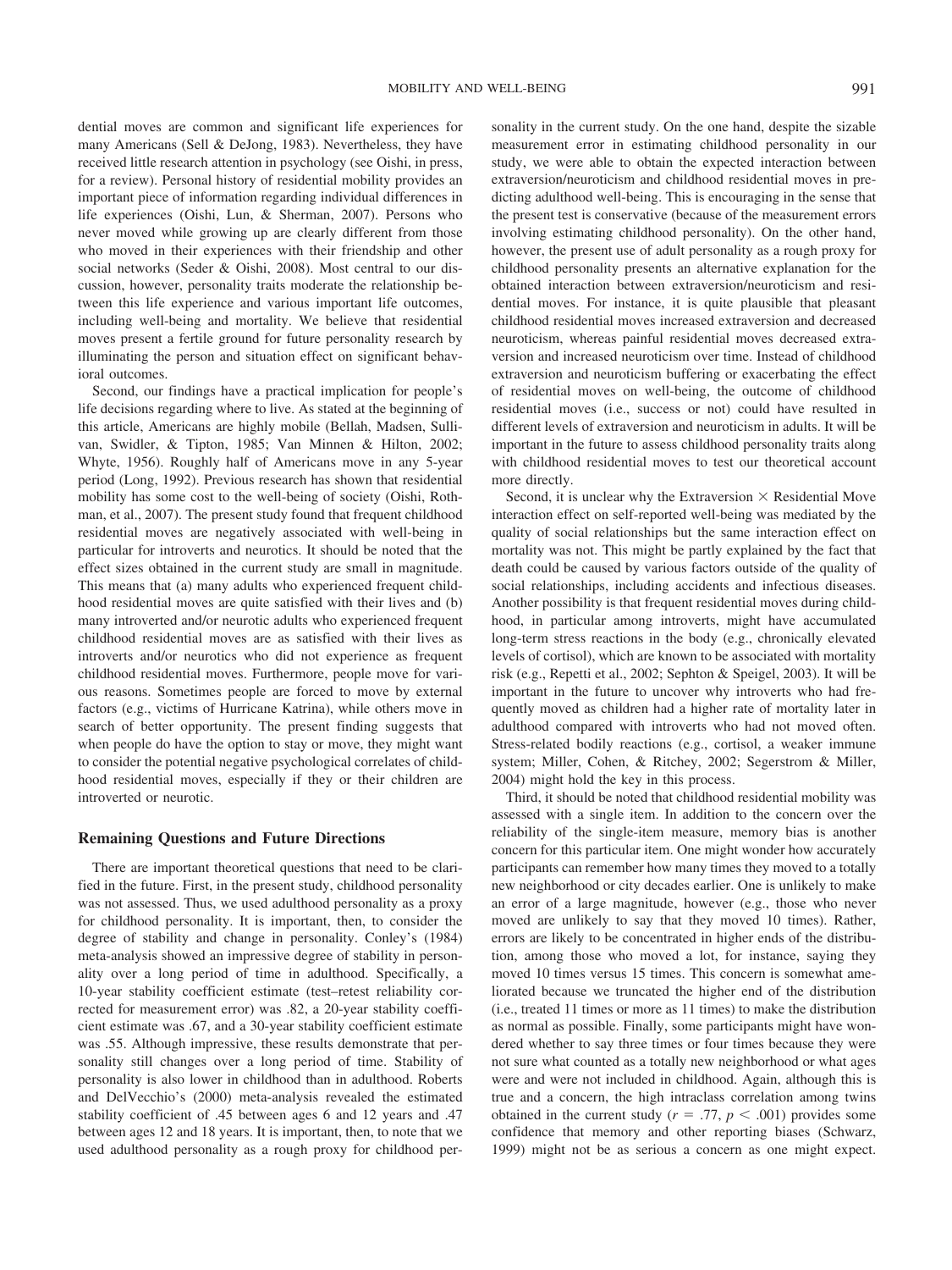Nevertheless, it would be ideal to document the frequency of residential moves more directly (e.g., asking participants to list the name of the cities in which they lived, as in Oishi, Lun, & Sherman, 2007) in the future.

Finally, although we treated childhood residential moves and personality traits as independent constructs, recent research has shown that personality traits are associated with the frequency of residential moves. For instance, Jokela, Elovainio, Kivimäki, and Keltikangas-Järvinen (2008) found that temperament activity and emotionality predicted the probability of residential moves during adulthood in Finland. Similarly, Kling, Oishi, and Ryff (2002) found that openness to experience and lack of conscientiousness predicted the number of lifetime residential moves among middleaged women. It should be noted, however, that the current study examined childhood residential moves, as opposed to adulthood residential moves. Unlike residential moves during adulthood, childhood moves were basically initiated by participants' parents. Considering that the parent– child similarity in personality traits is small  $(r = .10 - .15;$  Loehlin, 1992), however, the personality effect on the frequency of childhood moves is likely to be small. Indeed, the correlations between childhood residential moves and Big Five personality traits ranged in the absolute magnitude from .01 to .05 in the current study (see Table 1). Nevertheless, in the future, the effect of personality on the frequency of residential moves should be examined in the context of the present research questions to enrich understanding of the person and situation effect on human behaviors.

#### **Conclusion**

There are three main reasons to make only tentative conclusions about mortality on the basis of this one study: (a) The interaction predicting mortality was only barely significant, and the main effect of moves on mortality only approached significance, despite the large sample; (b) we do not have a sufficient explanation for the interactive prediction of mortality; and (c) the one explanation we tested was not able to explain the interactive prediction of mortality. Despite these limitations, the current research has revealed important Person  $\times$  Situation interaction in understanding an ultimate life outcome, mortality, as well as self-reported wellbeing, using a nationally representative sample. Residential moves were on average negatively associated with well-being and also marginally associated with higher mortality risk later in adulthood. Furthermore, we found that the more childhood residential moves introverts and neurotics had experienced, the lower their levels of well-being in adulthood. Most important, moving frequently in childhood was associated with a higher mortality risk as adults among introverts. This study needs to be replicated, however, before it should influence people's decisions about moving.

#### **References**

- Adam, E. K. (2004). Beyond quality: Parental and residential stability and children's adjustment. *Current Directions in Psychological Science, 13,* 210 –213.
- Aiken, L. S., & West, S. G. (1991). *Multiple regression: Testing and interpreting interactions.* Thousand Oaks, CA: Sage.
- Allport, G. W. (1937). *Personality: A psychological interpretation.* New York, NY: Holt.
- Asendorpf, J. B. (1998). Personality effects on social relationships. *Journal of Personality and Social Psychology, 74,* 1531–1544.
- Asher, S. R., & Paquette, J. A. (2003). Loneliness and peer relations in childhood. *Current Directions in Psychological Science, 12,* 75–78.
- Bellah, R. N., Madsen, R., Sullivan, W. M., Swidler, A., & Tipton, S. M. (1985). *Habits of the heart: Individualism and commitment in American life.* Berkley, CA: University of California Press.
- Bolger, N., & Zuckerman, A. (1995). A framework for studying personality in the stress process. *Journal of Personality and Social Psychology, 69,* 890 –902.
- Branje, S. J. T., van Lieshout, C. F. M., & van Aken, M. A. G. (2005). Relations between agreeableness and perceived support in family relationships: Why nice people are not always supportive. *International Journal of Behavioral Development, 29,* 120 –128.
- Brunstein, J. C., Schultheiss, O. C., & Grässman, R. (1998). Personal goals and emotional well-being: The moderating role of motive dispositions. *Journal of Personality and Social Psychology, 75,* 494 –508.
- Bures, R. M. (2003). Childhood residential stability and health at midlife. *American Journal of Public Health, 93,* 1144 –1148.
- Cantor, N. (1990). From thought to behavior: "Having" and "doing" in the study of personality and cognition. *American Psychologist, 45,* 735–750.
- Cantor, N., Norem, J., Langston, C., Zirkel, S., Fleeson, W., & Cook-Flannagan, C. (1991). Life tasks and daily life experience. *Journal of Personality, 59,* 425– 451.
- Conley, J. J. (1984). The hierarchy of consistency: A review and model of longitudinal findings on adult individual differences in intelligence, personality, and self-opinion. *Personality and Individual Differences, 5,* 11–26.
- Danner, D. D., Snowdon, D. A., & Friesen, W. V. (2001). Positive emotions in early life and longevity: Findings from the Nun Study. *Journal of Personality and Social Psychology, 80,* 804 – 813.
- de Tocqueville, A. (2003). *Democracy in America.* New York, NY: Penguin Books. (Original work published 1835)
- Diener, E., & Fujita, F. (1995). Resources, personal strivings, and subjective well-being: A nomothetic and idiographic approach. *Journal of Personality and Social Psychology, 68,* 926 –935.
- Diener, E., Oishi, S., & Lucas, R. E. (2003). Culture, personality, and well-being. *Annual Review of Psychology, 54,* 403– 425.
- Diener, E., & Seligman, M. (2002). Very happy people. *Psychological Science, 13,* 81– 84.
- Diener, E., Suh, E., Lucas, R., & Smith, H. (1999). Subjective well-being: Three decades of progress. *Psychological Bulletin, 125,* 276 –302.
- Dong, M., Anda, R. F., Felitti, V. J., Williamson, D. F., Dube, S. R., Brown, D. W., & Giles, W. H. (2005). Childhood residential mobility and multiple health risks during adolescence and adulthood. *Archives of Pediatrics and Adolescent Medicine, 159,* 1104 –1110.
- Emmons, R. A. (1991). Personal strivings, daily life events, and psychological and physical well-being. *Journal of Personality, 59, 453-472*.
- Funder, D. C. (2008). Persons, situations, and person–situation interactions. In O. P. John, R. W. Robins, & L. A. Pervin (Eds.), *Handbook of personality: Theory and research* (3rd ed., pp. 568 –580). New York, NY: Guilford Press.
- Gross, J., Sutton, S., & Ketelaar, T. (1998). Relations between affect and personality: Support for the affect-level and affective-reactivity views. *Personality and Social Psychology Bulletin, 24,* 279 –288.
- Hartup, W. W., & Stevens, N. (1997). Friendships and adaptation in the life course. *Psychological Bulletin, 128,* 355–370.
- Holmes, T. H., & Rahe, R. H. (1967). The Social Readjustment Rating Scale. *Journal of Psychosomatic Research, 11,* 213–218.
- Jang, K. L., McCrae, R. R., Angleitner, A., Riemann, R., & Livesley, W. J. (1998). Heritability of facet-level traits in a cross-cultural twin sample: Support for a hierarchical model of personality. *Journal of Personality and Social Psychology, 74,* 1556 –1565.
- Jason, L. A., Reyes, O., Danner, K. E., & De La Torre, G. (1994).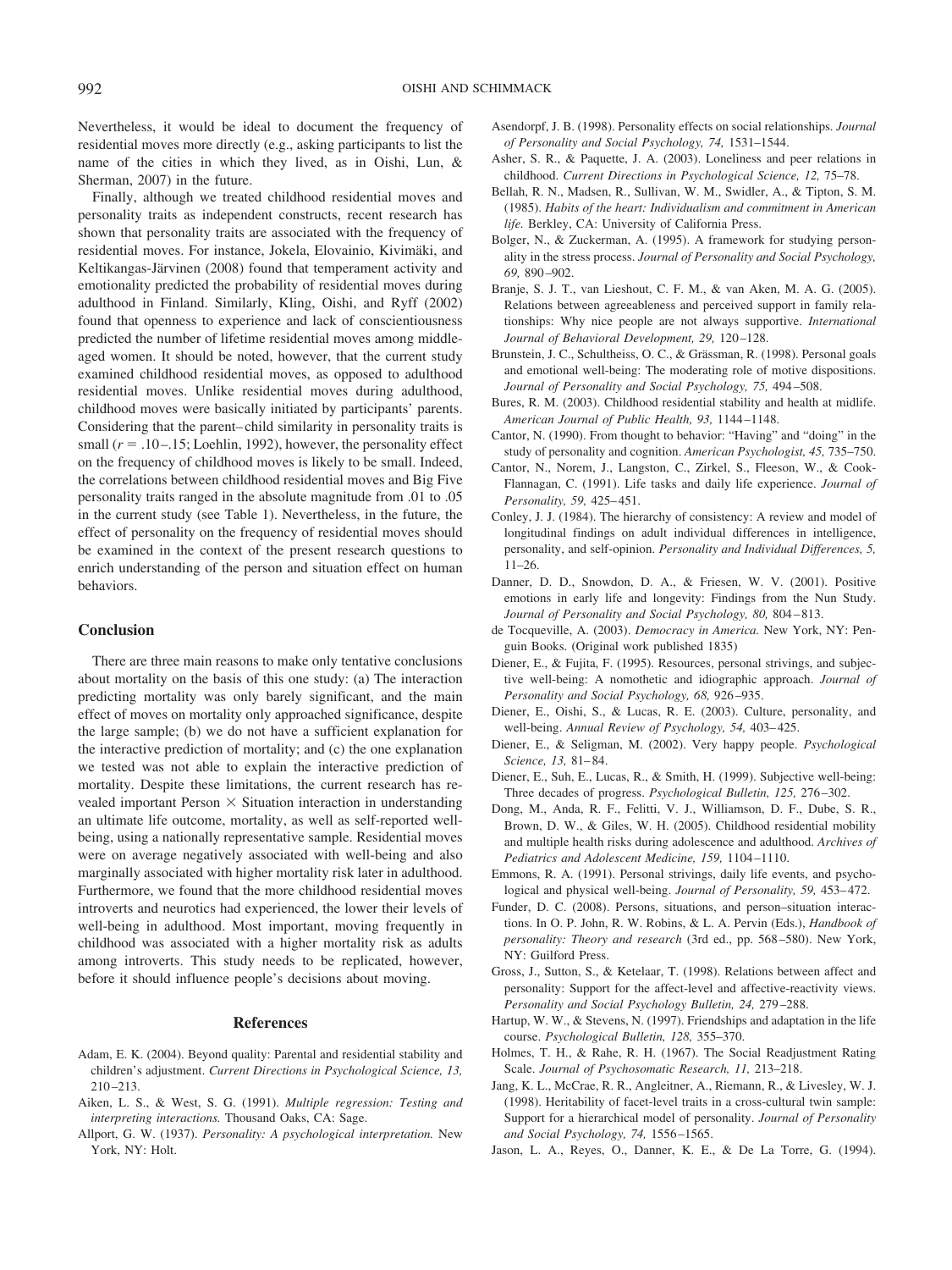Academic achievement as a buffer to peer rejection for transfer children. *Journal of Instructional Psychology, 21,* 351–352.

- Jelleyman, T., & Spencer, N. (2008). Residential mobility in childhood and health outcomes: A systematic review. *Journal of Epidemiology and Community Health, 62,* 584 –592.
- Jokela, M., Elovainio, M., Kivimäki, M., & Keltikangas-Järvinen, L. (2008). Temperament and migration patterns in Finland. *Psychological Science, 19,* 831– 837.
- Juon, H. S., Ensminger, M. E., & Feehan, M. (2003). Childhood adversity and later mortality in an urban African-American cohort. *American Journal of Public Health, 93,* 2044 –2046.
- Kenny, D. A., Kashy, D. A., & Bolger, N. (1998). Data analysis in social psychology. In D. Gilbert, S. Fiske, & G. Lindzey (Eds.), *The handbook of social psychology* (4th ed., Vol. 1, pp. 233–265). Boston, MA: McGraw-Hill.
- Keyes, C. L. M. (1998). Social well-being. *Social Psychology Quarterly, 61,* 121–137.
- Keyes, C. L. M., Shmotkin, D., & Ryff, C. D. (2002). Optimizing wellbeing: The empirical encounter of two traditions. *Journal of Personality and Social Psychology, 82,* 1007–1022.
- Kling, K. C., Oishi, S., & Ryff, C. (2002, February). *How personality and well-being are related to number of lifetime moves.* Poster session presented at the third meeting of the Society of Personality and Social Psychology, Savannah, GA.
- Kling, K. C., Ryff, C. D., Love, G., & Essex, M. (2003). Exploring the influence of personality on depressive symptoms and self-esteem across a significant life transition. *Journal of Personality and Social Psychology, 85,* 922–932.
- Kreft, I., & de Leeuw, J. (1998). *Introducing multilevel modeling.* Thousand Oaks, CA: Sage.
- Lachman, M. E., & Weaver, S. L. (1997). *The Midlife Development Inventory (MIDI) Personality Scales: Scale construction and scoring* (Technical Report No. 1). Waltham, MA: Brandeis University, Department of Psychology.
- Lang, F. R., & Carstensen, L. L. (1994). Close emotional relationships in late life: Further support for proactive aging in the social domain. *Psychology and Aging, 9,* 315–324.
- Larsen, R. J., & Ketelaar, T. (1991). Personality and susceptibility to positive and negative emotional states. *Journal of Personality and Social Psychology, 61,* 132–140.
- Loehlin, J. C. (1992). *Genes and environment in personality development.* Newbury Park, CA: Sage.
- Long, L. H. (1992). International perspectives on the residential mobility of American's children. *Journal of Marriage and the Family, 54,* 861– 869.
- Lucas, R. E. (2005). Time does not heal all wounds: A longitudinal study of reaction and adaptation to divorce. *Psychological Science, 16,* 945– 950.
- Lucas, R. E. (2007a). Long-term disability is associated with lasting changes in subjective well-being: Evidence from two nationally representative longitudinal studies. *Journal of Personality and Social Psychology, 92,* 717–730.
- Lucas, R. E. (2007b). Personality and the pursuit of happiness. *Social and Personality Psychology Compass, 1,* 168 –182.
- Lucas, R. E., & Baird, B. M. (2004). Extraversion and emotional reactivity. *Journal of Personality and Social Psychology, 86,* 473– 485.
- Lucas, R. E., Clark, A. E., Georgellis, Y., & Diener, E. (2003). Reexamining adaptation and the setpoint model of happiness: Reactions to changes in marital status. *Journal of Personality and Social Psychology, 84,* 527–539.
- Lucas, R. E., Clark, A. E., Georgellis, Y., & Diener, E. (2004). Unemployment alters the set-point for life satisfaction. *Psychological Science, 15,* 8 –13.
- Lykken, D., & Tellegen, A. (1996). Happiness is a stochastic phenomenon. *Psychological Science, 7,* 186 –189.
- Lyubomirsky, S., King, L., & Diener, E. (2005). The benefits of frequent positive affect: Does happiness lead to success? *Psychological Bulletin, 131,* 803– 855.
- McCrae, R. R. (1996). Social consequences of experiential openness. *Psychological Bulletin, 120,* 323–337.
- Miller, G. E., Cohen, S., & Ritchey, A. K. (2002). Chronic psychological stress and the regulation of pro-inflammatory cytokines: A glucocorticoid-resistance model. *Health Psychology, 21,* 531–541.
- Morgan-Lopez, A. A., & MacKinnon, D. P. (2006). Demonstrating and evaluation of a method for assessing mediated moderation. *Behavior Research Methods, 38,* 77– 87.
- Mroczek, D. K., & Kolarz, C. M. (1998). The effect of age on positive and negative affect: A developmental perspective on happiness. *Journal of Personality and Social Psychology, 75,* 1333–1349.
- Muthe´n, L. K., & Muthe´n, B. O. (2007). *Mplus: Statistical analysis with latent variables—User's guide*. Los Angeles, CA: Muthén & Muthén.
- Oishi, S. (in press). The psychology of residential mobility: Implications for the self, social relationships, and well-being. *Perspectives on Psychological Science.*
- Oishi, S., Diener, E., & Lucas, R. E. (2007). The optimal level of wellbeing: Can we be too happy? *Perspectives on Psychological Science, 2,* 346 –360.
- Oishi, S., Diener, E., Suh, E. A., & Lucas, R. E. (1999). Value as a moderator in subjective well-being. *Journal of Personality, 67,* 157–184.
- Oishi, S., Lun, J., & Sherman, G. D. (2007). Residential mobility, selfconcept, and positive affect in social interactions. *Journal of Personality and Social Psychology, 93,* 131–141.
- Oishi, S., Rothman, A. J., Snyder, M., Su, J., Zehm, K., Hertel, A. W., . . . Sherman, G. D. (2007). The socioecological model of pro-community action: The benefits of residential stability. *Journal of Personality and Social Psychology, 93,* 831– 844.
- Oishi, S., Schimmack, U., & Colcombe, S. (2003). The contextual and systematic nature of life satisfaction judgments. *Journal of Experimental Social Psychology, 39,* 232–247.
- Oishi, S., Schimmack, U., & Diener, E. (2001). Pleasures and subjective well-being. *European Journal of Personality, 15,* 153–167.
- Parker, J. G., & Asher, S. R. (1987). Peer relations and later personal adjustment: Are low-accepted children at risk? *Psychological Bulletin, 102,* 357–389.
- Purdie, V., & Downey, G. (2000). Rejection sensitivity and adolescent girls' vulnerability to relationship-centered difficulties. *Child Maltreatment, 5,* 338 –349.
- Repetti, R. L., Taylor, S. E., & Seeman, T. E. (2002). Risky families: Family social environments and the mental and physical health of offspring. *Psychological Bulletin, 128,* 330 –366.
- Roberts, B. W., Caspi, A., & Moffitt, T. E. (2003). Experiences and personality development in young adulthood. *Journal of Personality and Social Psychology, 84,* 582–593.
- Roberts, B. W., & Chapman, C. (2000). Change in dispositional well-being and its relation to role quality: A 30-year longitudinal study. *Journal of Research in Personality, 34,* 26 – 41.
- Roberts, B. W., & DelVecchio, W. F. (2000). The rank-order consistency of personality traits from childhood to old age: A quantitative review of longitudinal studies. *Psychological Bulletin, 126,* 3–25.
- Rossi, A. S. (2001). *Caring and doing for others: Social responsibility in the domains of family, work, and community.* Chicago, IL: University of Chicago Press.
- Rubin, K. H., Coplan, R. J., & Bowker, J. C. (2009). Social withdrawal in childhood. *Annual Review of Psychology, 60,* 141–171.
- Ryff, C. D., & Keyes, C. L. M. (1995). The structure of psychological well-being revisited. *Journal of Personality and Social Psychology, 69,* 719 –727.
- Schermelleh-Engel, K., Moosbrugger, H., & Müller, H. (2003). Evaluating